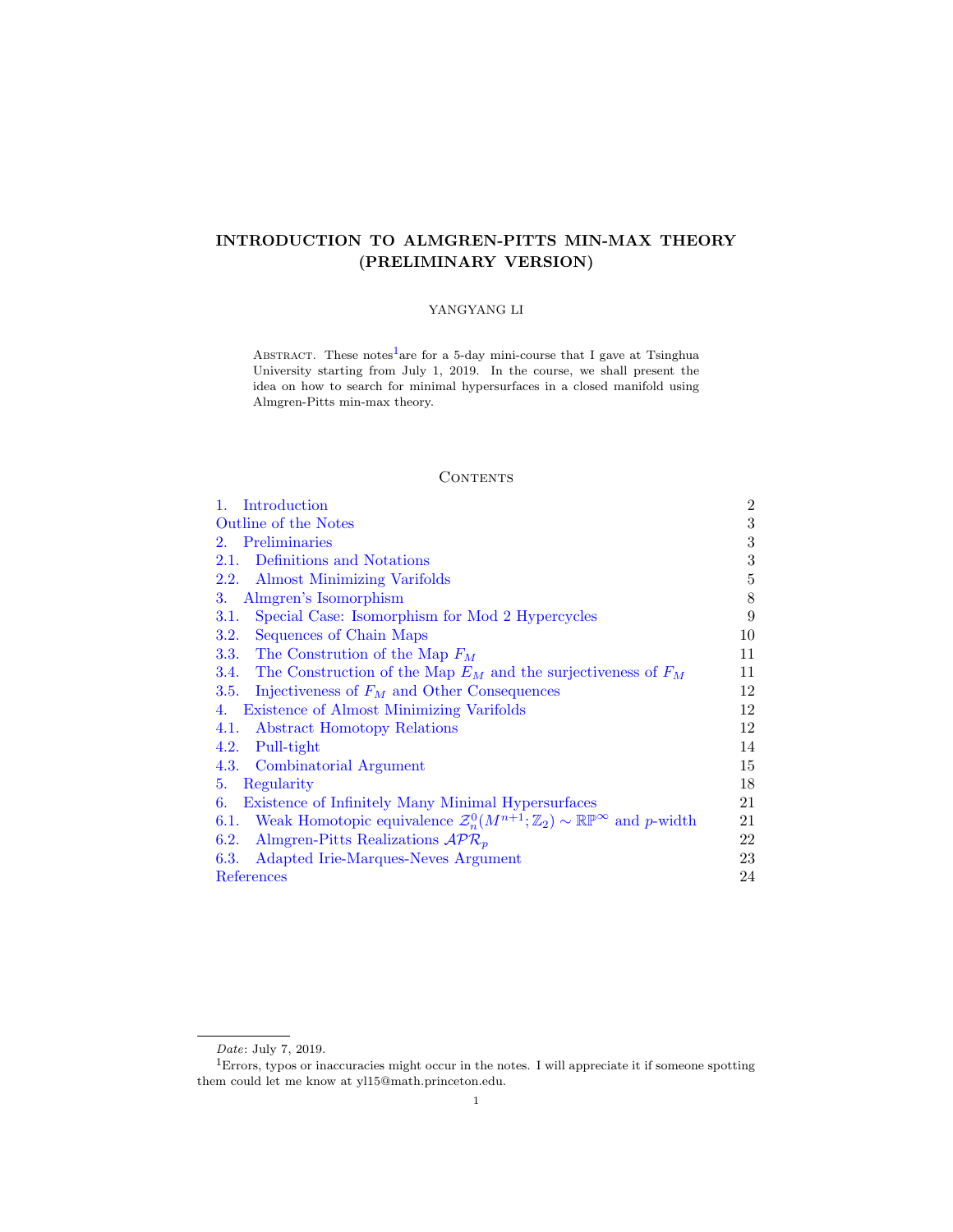### 1. INTRODUCTION

<span id="page-1-0"></span>In Riemannian geometry, the existence and regularity of minimal hypersurfaces is one of the central problems. In 1982, motivated by the existence results in  $(n+1)$ -dimensionalclosed manifolds by G.D. Birkhoff ([\[Bir17\]](#page-23-1),  $n = 1$ ), J. Pitts ([\[Pit81\]](#page-23-2),  $2 \leq n \leq 5$  $2 \leq n \leq 5$  $2 \leq n \leq 5$  and R. Schoen and L. Simon ([\[SS81\]](#page-24-0),  $n \geq 6$ ), S.-T. Yau proposed the conjecture of existence of infinitely many minimal surfaces in 3-dimensional Riemannian manifolds.

Conjecture 1 (Yau's conjecture, [\[Yau82\]](#page-24-1)). Any closed three-dimensional manifold must contain an infinite number of immersed minimal surfaces.

In [\[IMN18\]](#page-23-3), K. Irie, F.C. Marques and A. Neves, using the Weyl law [\[LMN18\]](#page-23-4) for volume spectra by Y. Liokumovich and the last two named authors, proved a stronger version of Yau's conjecture in the generic case.

Theorem 1.1 (Density of minimal hypersurfaces in the generic case, [\[IMN18\]](#page-23-3)). Let  $M^{n+1}$  be a closed manifold of dimension  $n+1$ , with  $3 \leq n+1 \leq 7$ . Then for a  $C^{\infty}$ -generic Riemannian metric g on M, the union of all closed, smooth, embedded minimal hypersurfaces is dense.

Later, in [\[MNS17\]](#page-23-5), F.C. Marques, A. Neves and A. Song gave a quantitative description of the density, i.e., the equidistribution of a sequence of minimal hypersurfaces under the same condition.

The Yau's conjecture for  $2 \leq n \leq 6$  for general  $C^{\infty}$  metrics was finally resolved by A. Song [\[Son18\]](#page-24-2) using the methods developed by F.C. Marques and A. Neves in [\[MN17\]](#page-23-6).

Recently, X. Zhou [\[Zho19\]](#page-24-3) confirmed Marques-Neves multiplicity one conjecture for bumpy metrics, which combined with work of Marques-Neves [\[MN18\]](#page-23-7) on the Morse index leads to:

**Theorem 1.2** (Theorem 8.4, [\[MN18\]](#page-23-7)). Let g be a  $C^{\infty}$ -generic (bumpy) metric on a closed manifold  $M^{n+1}$ ,  $3 \leq (n+1) \leq 7$ . For each  $k \in \mathbb{N}$ , there exists a smooth, closed, embedded, multiplicity one, two-sided, minimal hypersurface  $\Sigma_k$  such that

(1.1) 
$$
\omega_k(M,g) = \operatorname{area}_g(\Sigma_k) \quad \operatorname{index}(\Sigma_k) = k
$$

and

(1.2) 
$$
\lim_{k \to \infty} \frac{\text{area}_{g}(\Sigma_{k})}{k^{\frac{1}{n+1}}} = a(n) \text{vol}(M, g)^{\frac{n}{n+1}}
$$

where  $a(n) > 0$  is a dimensional constant in Weyl law.

Note that most of the results above were obtained in the Almgren-Pitts minmax setting (Zhou's result on the multiplicity one conjecture was based on a new regularization of the area functional in Cacciopoli min-max setting developed by him and J. Zhu  $[ZZ18]$ . In the Allen-Cahn min-max setting, P. Gaspar and M.A.M. Guaraco [\[GG18\]](#page-23-8) and O. Chodosh and C. Mantoulidis  $\lfloor CM18 \rfloor$  ( $n = 2$ ) gave similar results. In particular, O. Chodosh and C. Mantoulidis proved the multiplicity one conjecture in 3-manifolds before Zhou's result.

More recently, the author adapted Irie-Marques-Neves' approach to prove Yau's conjecture in higher dimensions ( $n \geq 7$ ) for generic metrics.

**Theorem 1.3** (Theorem 1.3, [\[Li19\]](#page-23-10)). Given a closed manifold  $M^{n+1}(n \ge 7)$ , there exists a (Baire sense) generic subset of  $C^{\infty}$  metrics such that M endowed with any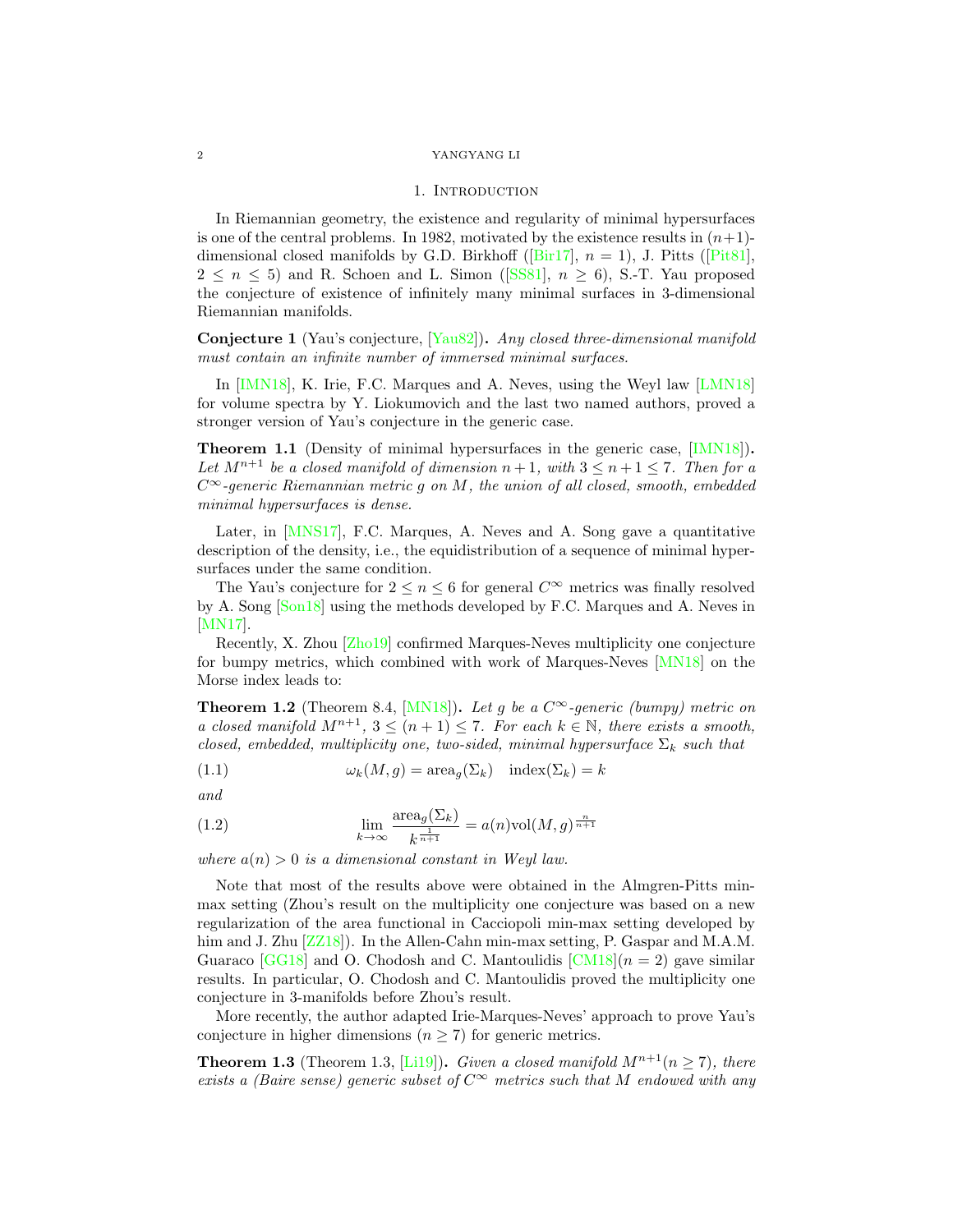one of those metrics contains infinitely many singular minimal hypersurfaces with optimal regularity.

**Remark 1.** In fact, for  $(n + 1) \leq 8$ , the adapted method in the proof implies that for generic metrics, the p-widths minimal hypersurfaces are dense, which supports the equidistribution of p-widths minimal hypersurfaces conjectured by F.C. Marques and A. Neves.

In a working project, the author is also able to prove the Morse index upper bound for minimal hypersurface from Almgren-Pitts theory without dimensional restriction, which implies the following theorem:

**Theorem 1.4.** Suppose that  $(M^{n+1}, g)$  is a closed Riemannian manifold  $(n +$  $1 \geq 3$ ). Then for any  $p \in \mathbb{N}^+$ , there exists a stationary, integral varifold V with  $spt(V) = \Sigma$  such that

- $||V||(M) = \omega_p(M, g)$
- Ind $(\Sigma) \leq p$
- $\mathcal{H}^s(\text{sing}(\Sigma)) = 0, \forall s > n-7$ . In particular, when  $n \leq 6$ ,  $\Sigma$  is smooth.

**Remark 2.** In a Riemann surface, the index upper bound is still true but the support of the varifold might only be a geodesic network rather than a closed geodesic.

<span id="page-2-0"></span>Outline of the Notes. In Section 2, we shall recall some definitions and notations from geometric measure theory, and introduce the notion 'Almost Minimizing' which helps to establish the regularity result in Almgren-Pitts theory.

In Section 3, we shall see an surprising and useful result on the topology of the space of modulo 2 flat chains proved by F.J. Almgren in his PhD thesis. The nontrivial topology of this space enable us to apply Morse theory in order to search critical points, i.e., minimal hypersurfaces.

In Section 4, the existence result of a non-empty almost minimizing varifold in arbitrary closed manifolds will be proved following J. Pitts' idea. The setup of his min-max theory and his novel combinatorial arguments with some sort of simplification will be presented in this section.

In Section 5, instead of following Pitts' original idea involving Schoen-Simon-Yau curvature estimate, we will outline the general result by R. Schoen and L. Simon so as to prove the regularity of almost minimizing varifolds in arbitrary dimesional closed manifolds. As a consequence of Section 4 and Section 5, we obtain one minimal hypersurface in a closed manifold, possibly with a small singularity set in higher dimesions.

In Section 6, we will outline the proof for Yau's conjecture in generic metrics (in arbitrary dimensions).

## 2. Preliminaries

## <span id="page-2-2"></span><span id="page-2-1"></span>2.1. Definitions and Notations.

In this part we recall some definitions from geometric measure theory. Readers who are not familiar with these are recommended to refer to the standard lecture notes of L. Simon [\[Sim84\]](#page-24-5) and the classic book of H. Federer [\[Fed96\]](#page-23-11).

Let  $(M^{n+1}, g)$  be a closed Riemannian manifold isometrically embedded in  $\mathbb{R}^L$ .

In general, the Almgren-Pitts min-max theory will work simultaneously on both the space of currents and the space of varifolds. The basic notations for these spaces are: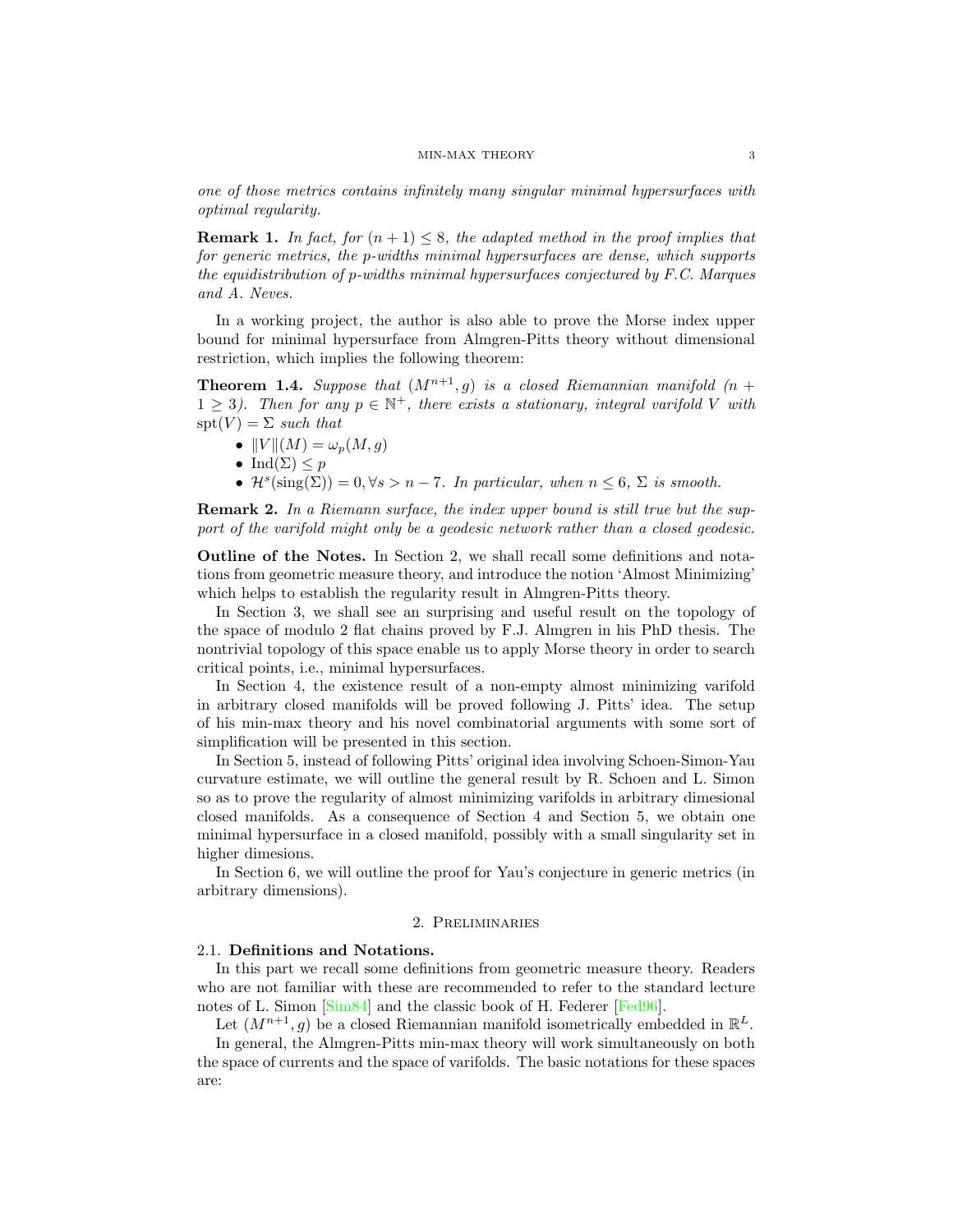- $I_k(M)$ : the space of k-dimensional integral currents in  $\mathbb{R}^L$  supported in M
- $\mathcal{Z}_k(M)$ : the space of  $T \in I_k(M)$  with  $\partial T = 0$
- $I_k(M; \mathbb{Z}_2)$ : the space of k-dimensional mod 2 flat chains in  $\mathbb{R}^L$  supported in *M* (See  $4.4.26$  [\[Fed96\]](#page-23-11))
- $\mathcal{Z}_k(M; \mathbb{Z}_2)$ : the space of  $T \in I_k(M; \mathbb{Z}_2)$  with  $\partial T = 0$
- $\mathcal{Z}_k(M,K;\mathbb{Z}_2)$ ; the space of  $T \in I_k(M;\mathbb{Z}_2)$  with  $\text{spt}(\partial T) \subset K$
- $V_k(M)$ : the closure, in the weak topology, of the space of k-dimensional rectifiable varifolds in  $\mathbb{R}^L$  supported in M
- $\mathcal{IV}_k(M)$ : the space of k-dimemsional integral rectifiable varifolds

For  $T \in I_k(M)$  or  $I_k(M; \mathbb{Z}_2)$ , the associated integral varifold and Radon measure in M are denoted by |T| and ||T|| respectively, and for  $V \in \mathcal{V}_k(M)$ , the associated Radon measure is denoted by  $||V||$ .

Now, let's consider some metrics related to the topology of the spaces above. On  $\mathcal{V}_k(M)$ , we can define the **F** metric as in  $[P<sub>it81</sub>]$ ,

(2.1) 
$$
\mathbf{F}: \mathcal{V}_k(M) \times \mathcal{V}_k(M) \to \overline{\mathbb{R}_+} \n\mathbf{F}(V,W) = \sup \{ V(f) - W(f) : f \in C_c(\mathcal{G}_k(M)), \n\text{where } |f| \le 1, \text{Lip}(f) \le 1 \}
$$

Note that for any  $c > 0$ , the **F**-metric topology and the weak topology coincide on  $\mathcal{V}_k(M) \cap \{V : ||V||(M) \leq c\}.$  The restriction of F to a borel set  $B \subset M$  will be defined as

(2.2) 
$$
\mathbf{F}_B(V, W) := \mathbf{F}_B(V \mathcal{L} \mathbf{G}_k(B), W \mathcal{L} \mathbf{G}_k(B))
$$

On  $I_k(M)$ , we can define the **mass norm M**, the **flat metric**  $\mathcal{F}_M$  and the **F** metric as follows.

• For any  $T \in I_k(M)$ ,

(2.3) 
$$
\mathbf{M}(T) = \sup_{\|\omega\| \le 1, \omega \in \mathcal{D}^n(M)} T(\omega)
$$

• We define  $\mathcal{F}_M$  as

(2.4) 
$$
\mathcal{F}_M: \mathbf{I}_k(M) \times \mathbf{I}_k(M) \to \overline{\mathbb{R}^+}
$$

$$
\mathcal{F}_M(T_1, T_2) = \inf \{ \mathbf{M}(R) + \mathbf{M}(S) : T_1 - T_2 = \partial R + S, \text{where } R \in \mathbf{I}_{k+1}(M), S \in \mathbf{I}_k(M) \}
$$

• The **F** metric is defined as

(2.5) 
$$
\mathbf{F}: \mathbf{I}_k(M) \times \mathbf{I}_k(M) \to \overline{\mathbb{R}_+}
$$

$$
\mathbf{F}(T, S) = \mathbf{F}(|T|, |S|) + \mathcal{F}_M(T, S)
$$

We assume that  $I_k(M)$  and  $\mathcal{Z}_k(M)$  are endowed with the flat metric, while  $\mathbf{I}_k(M; \nu)$  and  $\mathcal{Z}_k(M; \nu)$  denote the same sets endowed with the metric  $\nu$  (M norm or F metric).

Note that all the metrics could be defined on  $I_k(M; \mathbb{Z}_2)$  and we also have similar notations  $\mathbf{I}_k(M; \nu; \mathbb{Z}_2)$  and  $\mathcal{Z}_k(M; \nu; \mathbb{Z}_2)$ .

At a first glance, the limiting current of integral rectifiable currents and the limiting varifold of their associated integral varifolds might be related. However, they could be rather different.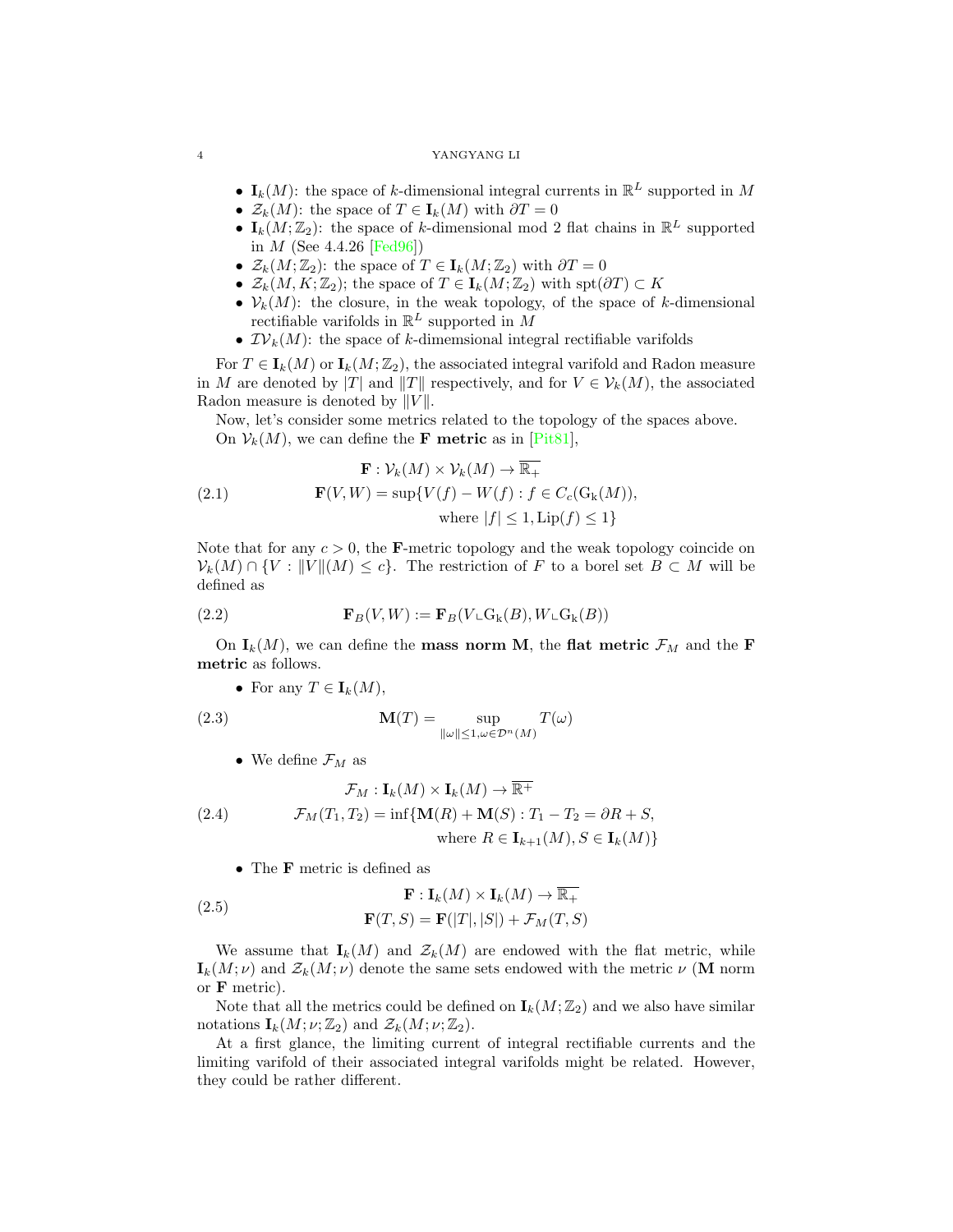**Example 2.1.** Let  $S_r^n \subset \mathbb{R}^{n+1}$  be a n-dimensional sphere with radius r centered at  $0$  and  $[[S_r^n]]$  be the associated integral current whose orientation is given by the outward normal. Consider a sequence of integral currents

(2.6)  $T_i = [[S_{1+1/i}^n]] - [[S_1^n]]$ 

Obviously, in the flat topology,  $T_i \to 0$  while in the weak topology,  $|T_i| \to 2|[[S_1^n]]|$ .

Fortunately, we have the following fact.

<span id="page-4-3"></span>**Exercise 1** (2.18(f) [\[Pit81\]](#page-23-2)). Let  $T, T_1, T_2, \dots \in I_k(M)$ ,  $\lim_i T_i = T$  in the flat topology, and  $\lim_i |T_i| = V \in V_k(M)$  in the weak topology. Then  $||T|| \le ||V||$  and the following three conditions are equivalent:

- (1)  $\Vert T \Vert = \Vert V \Vert$
- $(2)$   $|T| = V$
- (3)  $||V||(M) = M(T)$

Note that in the general case, we could not concluded that  $|T| \leq V$  as one would expect due to the following counter example.

<span id="page-4-2"></span>**Example 2.2.** Let  $T_i$  be the integral currents associated to the curves with endpoints  $(0,0)$  and  $(1,0)$  $(1,0)$  $(1,0)$  in **Figure 1.** T<sub>i</sub> converges to the current associated to the interval  $[0,1]$ , but  $|T_i|$  would converge to a varifold which is not even rectifiable. More precisely, the limit of  $|T_i|$  would be the sum of two product Radon measures, i.e., the products of Lebesgue measure on [0, 1] and  $\delta$  measures on  $G(2, 1)$  corresponding to the lines making  $45^\circ$  with the [0,1] interval.



<span id="page-4-1"></span>FIGURE 1. Example [2.2](#page-4-2)

**Exercise 2.** Use **Exercise [1](#page-4-3)** to prove the following fact: If  $S, T_1, T_2, \dots \in \mathcal{Z}_k(M)$ , then

(2.7) 
$$
\lim_{i \to \infty} \mathbf{F}(T_i, S) = 0
$$

if and only if

(2.8) 
$$
\lim_{i \to \infty} \mathcal{F}(T_i, S) = 0 \text{ and } \lim_{i \to \infty} \mathbf{M}(T_i) = \mathbf{M}(S)
$$

# <span id="page-4-0"></span>2.2. Almost Minimizing Varifolds.

**Definition 2.1** (Definitions 3.1 [\[Pit81\]](#page-23-2)). Assume that  $\nu$  is one of the three metrics  $\mathcal{F}_M$ , **F** and **M**, and *U* is an open subset of M.

(1) For each pair of numbers  $\varepsilon, \delta > 0$ , we define

$$
\mathfrak{a}_k(U;\varepsilon,\delta;\nu)
$$

to be the set of all currents  $T \in \mathcal{Z}_k(M,M\backslash U;\mathbb{Z}_2)$  with the following property:

If a finite sequence  $\{T_i\}_{i=0}^q$  in  $\mathcal{Z}_k(M,M\backslash U;\mathbb{Z}_2)$  with

•  $T_0 = T$  and  $\text{spt}(T - T_i) \subset U, \forall i$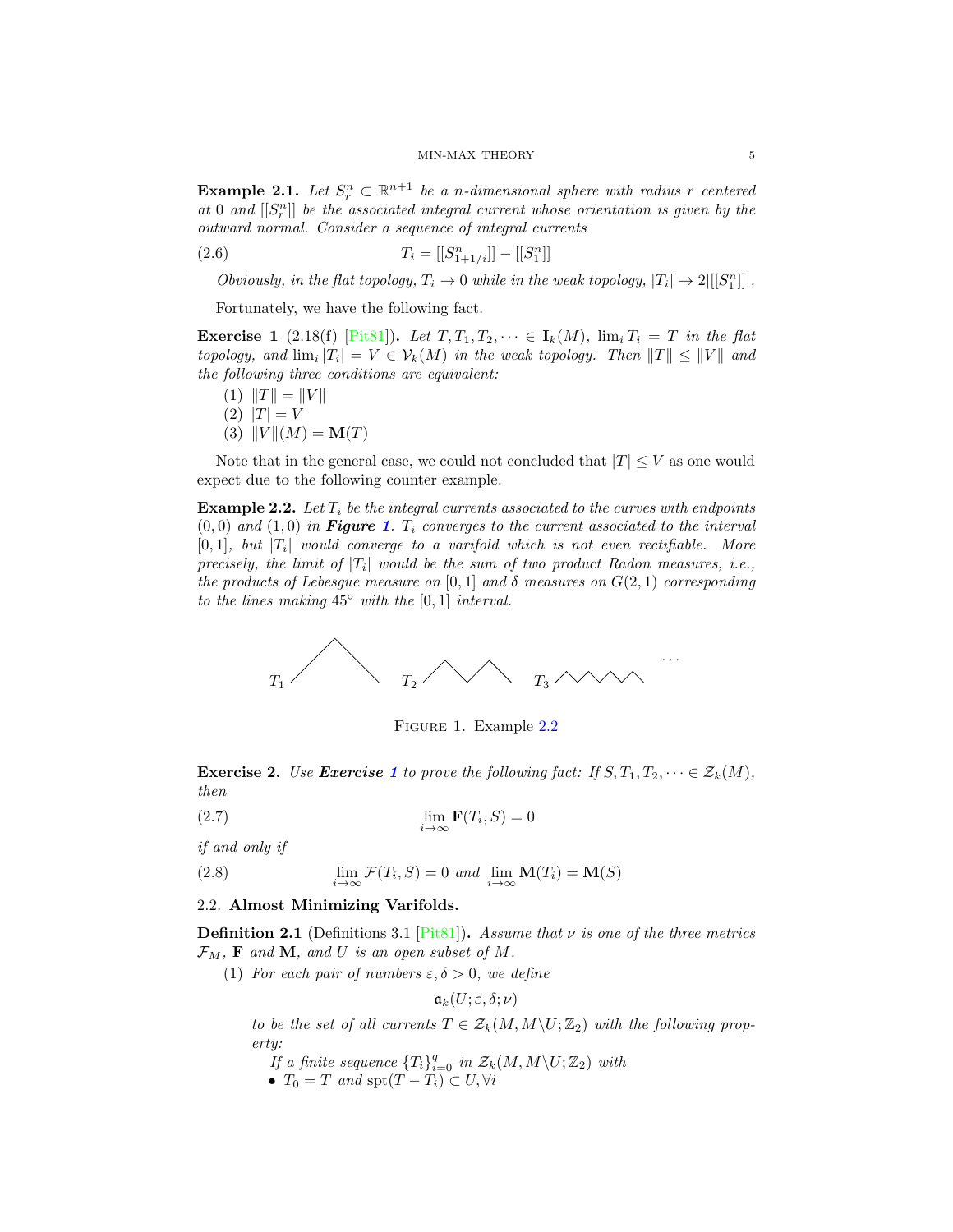- $\nu(T_i T_{i-1}) \leq \delta$  for all  $i \geq 1$ •  $\mathbf{M}(T_i) \leq \mathbf{M}(T) + \delta$
- then  $\mathbf{M}(T) \mathbf{M}(T_q) \leq \varepsilon$ .
- (2) We say that  $V \in V_k(M)$  is  $\nu$  **almost minimizing** in U if and only if for each positive  $\varepsilon$  there exist  $a \delta > 0$  and  $T \in \mathfrak{a}(U; \varepsilon, \delta; \nu)$  such that  $\mathbf{F}_U(V, |T|) < \varepsilon$ . We say that V is v almost minimizing at p if there exists a neighborhood U of p such that V is  $\nu$  almost minimizing inside U. We would omit  $\nu$  if  $\nu = \mathcal{F}_M$ .

**Theorem 2.1** (Theorem 3.3 [\[Pit81\]](#page-23-2)). If  $V \in V_k(M)$  is almost minizing in U, then V is stable in U.

Exercise 3. Prove the theorem by contradiction.

**Theorem 2.2** (Theorem 3.9 [\[Pit81\]](#page-23-2)). Let  $V \in V_k(M)$ .

- (1) Each of the these statements implies the one following it.
	- (a)  $V$  is almost minimizing in  $U$ .
	- (b)  $V$  is  **almost minimizing in**  $U$ **.**
	- (c)  $V$  is  $M$  almost minimizing in  $U$ .
	- (d)  $V$  is almost minimizing in any relatively open subset  $W$  of  $M$  with  $W \subset\subset U$ .
- (2) The following statements are equivalent:
	- (a)  $V$  is almost minimizing at  $p$ .
	- (b)  $V$  is  **almost minimizing at**  $p$ **.**
	- (c)  $V$  is  $M$  almost minimizing at  $p$ .

The proof of the theorem is not difficult but rather lengthy, so we will not present it here. The following simple exercise could be viewed as a hint for the proof.

**Exercise 4.** On  $\mathbb{R}^2$ , construct a **M**-continuous path between two currents  $[0,1] \times$  $0 \cup 0 \times [0, 1]$  and  $[0, 1] \times 1 \cup 1 \times [0, 1]$  fixing the boundary.

For a local almost minimizing codimension 1 varifold  $V$ , we could locally construct a class of comparison surfaces to V in  $\mathcal{V}_k(M)$ , which would be helpful in proving the rectifiability and even the smoothness of V (Consruction 3.10 [\[Pit81\]](#page-23-2)).

Let K be a compact subset of U and  $V \in \mathcal{V}_k(M)$  be almost minimizing in U. We construct

(2.9) b(V ;U, K)

a class of comparison surfaces to V in  $\mathcal{V}_k(M)$  from the definition of the almost minimizingness.

Note that there exist sequences  $\{\delta_i\}, \{\varepsilon_i\}$  of positive real numbers with  $\delta_i \searrow$  $0, \varepsilon_i \searrow 0$  and a sequence  $T_i \in \mathfrak{a}_k(U; \varepsilon_i, \delta_i)$  with  $\mathbf{F}_U(V, |T_i|) < \varepsilon_i$ . Now we can fix the integer i and define  $\mu_i$  to be the infimum of all numbers  $\mathbf{M}(S)$  corresponding to all S for which there exists a sequence  $T_i = T_i^1, T_i^2, \cdots T_i^q = S$  in  $\mathcal{Z}_k(M, M \setminus U; \mathbb{Z}_2)$ with

(2.10)  
\n
$$
\operatorname{spt}(T_i^j - T_i) \subset K
$$
\n
$$
\operatorname{sup}_{j} \mathbf{M}(T_i^j) \leq \mathbf{M}(T_i) + \delta_i
$$
\n
$$
\operatorname{sup}_{j} \mathcal{F}_M(T_i^j - T_i^{j-1}) \leq \delta_i
$$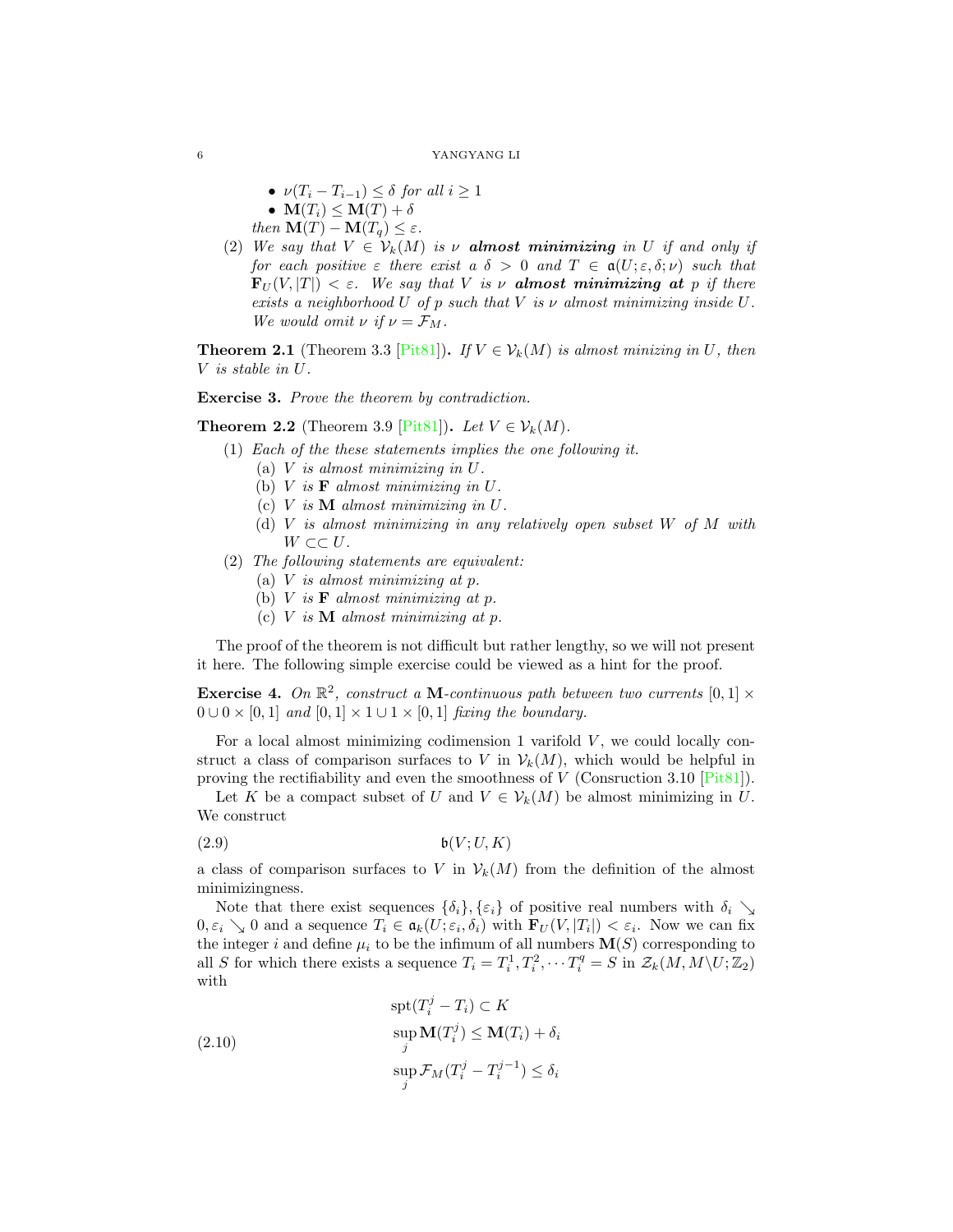Then we can choose a finite sequence  $T_i = T_i^1, T_i^2, \cdots, T_i^q = T_i^*$  in  $\mathcal{Z}_k(M, M \setminus U; \mathbb{Z}_2)$ with  $\mathbf{M}(T_i^*) = \mu_i$ .

Define

(2.11) 
$$
V_i^* = V \llcorner G_k(M \backslash U) + |T_i^*| \llcorner G_k(U)
$$

and

$$
(2.12)\t\t\t V^* = \lim_i V_i^*
$$

The set  $\mathfrak{b}(V;U,K)$  consists of all such  $V^*$ , which is compact and nonempty.

**Theorem 2.3** (Theorem 3.11 [\[Pit81\]](#page-23-2)). Suppose  $V \in \mathcal{V}_k(M)$ , V is almost minimizing in U, K is a compact subset of U, and  $V^* \in \mathfrak{b}(V; U, K)$ . Then

- (1)  $V \llcorner G_k(M \backslash K) = V^* \llcorner G_k(M \backslash K).$
- (2)  $V^*$  is almost minimizing in  $U$ .
- (3)  $||V||(M) = ||V^*||(M)$ .
- (4) For each  $\varepsilon > 0$ , there exists  $T \in \mathcal{Z}_k(M,M \setminus U;\mathbb{Z}_2)$  such that  $\mathbf{F}_U(V^*,T) < \varepsilon$ and  $T\llcorner Z$  is locally area minimizing with respect to  $(Z, \emptyset)$  for all compact Lipschitz neighborhood retracts  $Z \subset \text{Int}(K)$ . In addition, |T| can be chosen to be stable.

(5) 
$$
V^* \in \mathcal{IV}_k(\text{Int}(K))
$$
.

Proof. The first four arguments follow from the construction. To prove (5), it suffices to show that  $V^* \text{\rm L}G_k(Z) \in \mathcal{IV}_k(Z)$  whenver Z is relatively open subset of M with  $\overline{Z} \subset \text{Int}(K)$  and  $||V^*||(\partial Z) = 0$ .

Letting  $V_1^*, V_2^*, \cdots$  in the definition of  $V^*$ , then we have

(2.13) 
$$
\lim_{i} V_{i}^{*} \mathcal{L}G_{k}(Z) = V^{*} \mathcal{L}G_{k}(Z)
$$

(2.14) 
$$
V_i^* \llcorner G_k(Z) \in \mathcal{IV}_k(Z)
$$

(2.15) 
$$
V_i^* \llcorner G_k(Z) \text{ is stationary in } Z
$$

(2.16)  $V^* \text{L}G_k(Z) \in \mathcal{IV}_k(Z)$ 

 $\Box$ 

<span id="page-6-0"></span>**Theorem 2.4** (Theorem 3.13 [\[Pit81\]](#page-23-2)). Let  $V \in \mathcal{V}_k(M)$ . If for each  $p \in M$ , there exists a fininte positive number  $r$  with the property that  $V$  is almost minimizing in  $A(p,s,r)$  (an open annulus centered at p with inner and outer radii s and r, respectively) for all  $0 < s < r$ , and if V is stationary, then  $V \in \mathcal{IV}_k(M)$ .

Outline of Proof. Observe that  $V$  is almost minimizing almost everywhere.

The first step is to show the rectifiability of  $V$ . In fact, we know that at each point p where V is almost minimizing, the replacement  $V^* \in \mathcal{IV}_k(M)$  which would help to induce the positive lower bound of the density of V,  $\Theta^k(\|V\|, p)$ . Allard's regularity theorem would then imply the rectifiability of V.

To show that  $\Theta(V, p)$  is an integer, we could restrict to the point p where V has a unique approximate tangent space  $T_pV$ . At those points, we could use a sequence of scaled  $V^*$  to approximate  $T_pV$ . The Federer-Fleming compactness for stationary varifolds would give the integrability of  $T_pV$  as well.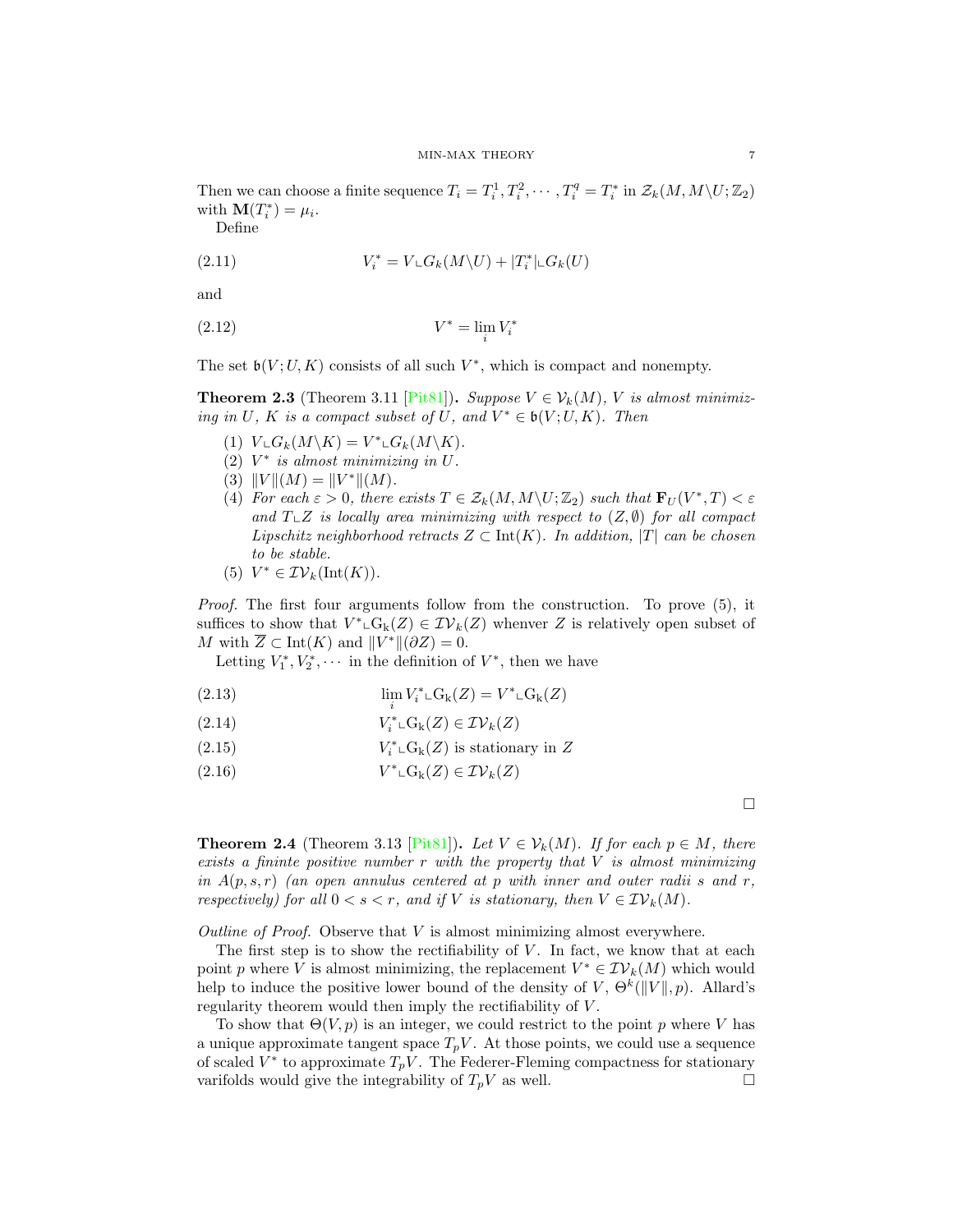#### 3. Almgren's Isomorphism

<span id="page-7-0"></span>In 1962, in his PhD thesis, F.J. Almgren showed the following isomorphism.

**Theorem 3.1** (Theorem  $(7.5)$   $\text{[Alm62]}$ ). For any smooth closed Riemannian manifold M and any nonnegative integers k and m, we have

(3.1) 
$$
\pi_k(\mathcal{Z}_m(M);0) \cong H_{k+m}(M)
$$

The idea of the proof is to use the isoperimetric choice from isoperimetric theorem to construct a canonical map  $F_M : \pi_k(\mathcal{Z}_m(M);0) \to H_{k+m}(M)$  and then we need to show that it is both surjective and injective.

Let's first start with the isoperimetric theorem.

**Theorem 3.2** ([\[Sim84\]](#page-24-5)). Suppose  $T \in \mathcal{Z}_k(\mathbb{R}^L)$   $(k \geq 1, L > k)$ , sptT is compact. Then there exists  $R \in \mathbf{I}_{k+1}(\mathbb{R}^L)$  with spt $R$  compact,  $\partial R = T$  and

$$
\mathbf{M}(R)^{\frac{k}{k+1}} \le c\mathbf{M}(T)
$$

where  $c = c(k, L)$ .

In general, the theorem is not true if restricted to a closed manifold whose homology is nontrivial. However, for a fixed manifold  $M$ , if  $\mathbf{M}(T)$  is small enough, it is still true as follows.

<span id="page-7-1"></span>**Proposition 3.1** (Proposition (1.1)  $\text{[Alm62]}$ . For each smooth closed manifold M isometrically embedded in  $\mathbb{R}^L$ , there are numbers  $\varepsilon > 0$  and  $c < \infty$  such that, if  $T \in \mathcal{Z}_k(M), k > 0$  and  $\mathbf{M}(T) < \varepsilon$ , then there exists  $R \in \mathbf{I}_{k+1}(M)$  with  $\partial R = T$ , and  $\mathbf{M}(R)^{\frac{k}{k+1}} \leq c\mathbf{M}(T)$ 

(3.3) 
$$
\mathbf{M}(R) \le \inf \{ \mathbf{M}(Q) : Q \in \mathbf{I}_{k+1}(M) \text{ and } \partial Q = T \}
$$

Moreover, if the smallness condition is replaced by  $\mathcal{F}_M(T,0) < \varepsilon$  for some other small  $\varepsilon > 0$ , then such an R still exists and  $\mathbf{M}(R) = \mathcal{F}_M(T, 0)$ .

*Proof.* In the case where  $\mathbf{M}(T) < \varepsilon$ , it suffices to find one Q satisfing the other estimates, and then the Federer-Fleming compactness will imply the existence of R.

Since M is a smooth closed submanifold, there exists  $\eta > 0$  such that we can construct a Lipschitz retraction r from  $\eta$ -neighborhood  $B_n(M)$  to M itself.

By the scaled version of Deformation theorem([\[Sim84\]](#page-24-5)), we can find an integer By the scaled version of Deformation theorem  $\left(\frac{5 \text{ m/s}}{4}\right)$ , we can find an integer<br>linear combination P of disjoint k-dimensional cubes with side length =  $\eta/(10\sqrt{L})$ contained in  $B_n(M)$  so that

$$
(3.4) \t\t T = [[P]] + \partial S
$$

where S is also an integral current supported in  $B_{\varepsilon}(M)$ . Moreover, we also have the estimates

(3.5) 
$$
\mathbf{M}(S)^{\frac{k}{k+1}} \le c\mathbf{M}(T)
$$

$$
\mathbf{M}(P) \le c\mathbf{M}(T)
$$

Note that if P is nonempty, then there is at least one cube in P so  $\mathbf{M}([[P]]) \geq$  $\left(\eta/(10\sqrt{L})\right)^k$ . Therefore, if  $\varepsilon > 0$  is chosen small enough, i.e.,  $c\varepsilon < \left(\eta/(10\sqrt{L})\right)^k$ . then  $P = \emptyset$ . In this case, using the retraction, we obtain that

(3.6) 
$$
T = r_{\#}T = \partial (r_{\#}S) =: \partial Q
$$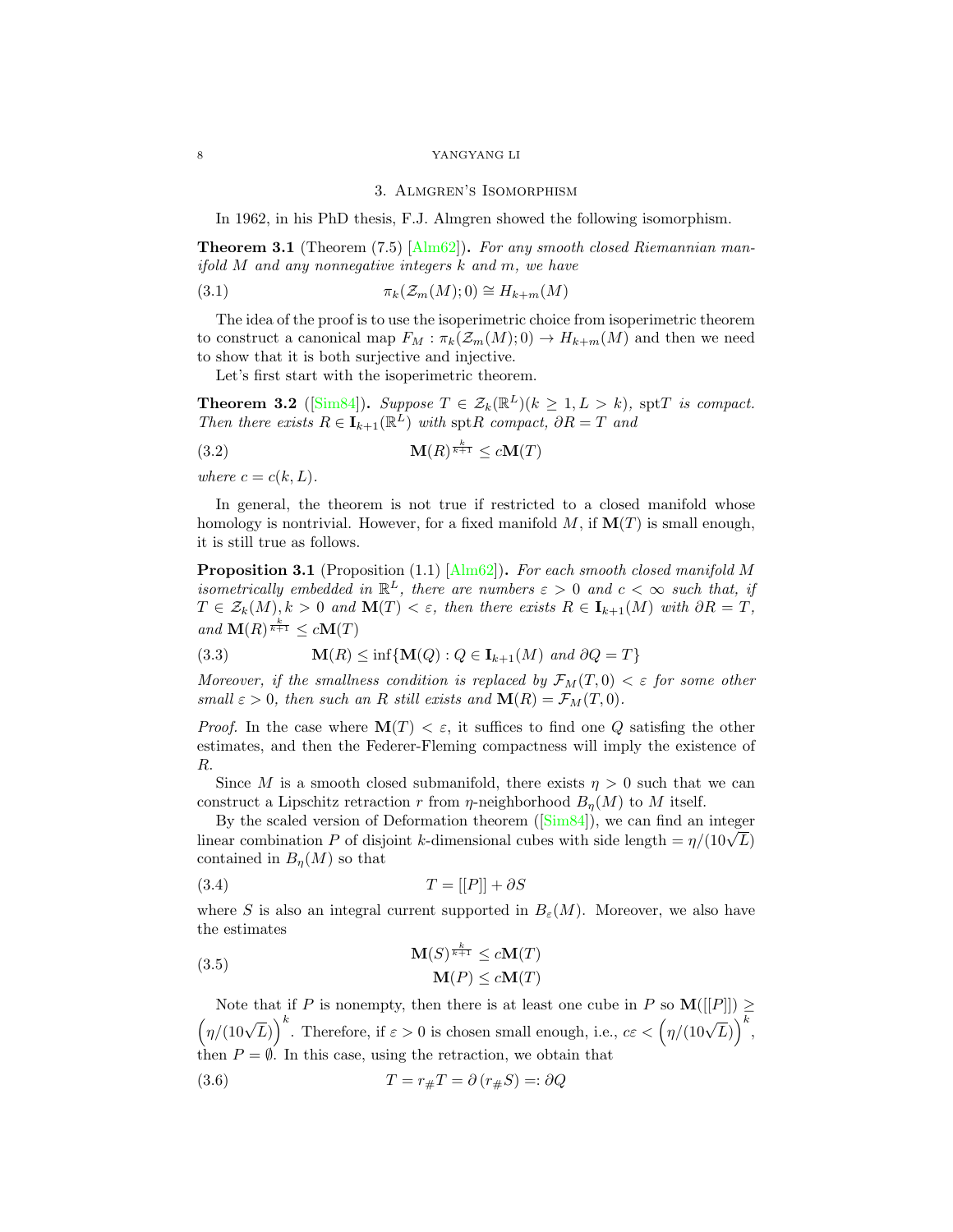and the estimate

$$
\mathbf{M}(Q) \le \text{Lip}(r)^{k+1} \mathbf{M}(S)
$$

In sum, we can conclude the existence of one satisfactory Q.

In the case where  $\mathcal{F}_M(T, 0) < \varepsilon$ , by definition, we know that there exists  $R \in$  $\mathbf{I}_{k+1}(M)$  and  $S \in \mathbf{I}_k(M)$  such that  $T = \partial R + S$  and  $\mathcal{F}_M(T, 0) = \mathbf{M}(R) + \mathbf{M}(S)$ . We only need to show that  $S = 0$ .

Suppose not, since  $\mathbf{M}(S) \leq \varepsilon$ , by the first argument, there exists  $R' \in \mathbf{I}_{k+1}(M)$ with  $\mathbf{M}(R') = c^{\frac{k+1}{k}} \mathbf{M}(S)^{\frac{k+1}{k}} < \mathbf{M}(S)$  as long as  $\varepsilon$  is small enough. Now we can instead write  $T = \partial(R + R')$  with  $\mathbf{M}(R + R') < \mathbf{M}(R) + \mathbf{M}(S)$  which gives a contradiction.

**Definition 3.1.** If  $T$  and  $R$  are as in the proposition above, then  $R$  is called an isoperimetric choice for T.

# <span id="page-8-0"></span>3.1. Special Case: Isomorphism for Mod 2 Hypercycles.

For mod 2 hypercycles  $\mathcal{Z}_n(M^{n+1}; \mathbb{Z}_2)$ , F.C. Marques and A. Neves gave a simpler proof [\[MN18\]](#page-23-7). Let's first recall the constancy theorem.

**Theorem 3.3** (Constancy Theorem). If  $R \in \mathcal{Z}_{n+1}(M;\mathbb{Z}_2)$  then  $R = 0$  or M.

Corollary 3.1. The boundary map  $\partial$  :  $I_{n+1}(M^{n+1};\mathbb{Z}_2) \rightarrow \mathcal{Z}_n^0(M^{n+1};\mathbb{Z}_2)$  is a 2-cover.

Using Constancy Theorem and Isoperimetric Theorem, we can prove the following lifting property.

**Exercise 5** (Lifting Property). For every continuos map  $\Psi : I^p \to \mathcal{Z}_n^0(M; \mathbb{Z}_2)$ and  $U_0 \in I_{n+1}(M; \mathbb{Z}_2)$  with  $\partial U_0 = \Psi(0)$ , there exists a unique continuous map  $U: I^p \to \mathbf{I}_{n+1}(M; \mathbb{Z}_2)$  such that  $\partial U(x) = \Psi(x)$  and  $U(0) = U_0$ .

On  $M^{n+1}$ , we can define a Morse function  $f : M \to [0,1]$ , and it is easy to see that for any  $R \in I_{n+1}(M; \mathbb{Z}_2)$ ,

$$
(3.8) \qquad \qquad t \in [0,1] \to R \cap \{f \le t\}
$$

is continuous in the flat norm. With  $f$ , we can show:

**Lemma 3.1.**  $I_{n+1}(M; \mathbb{Z}_2)$  is contractible.

Now, we can get a short proof of Almgren's Isomorphism in this case.

**Proposition 3.2.**  $\pi_k(\mathcal{Z}_n(M^{n+1}; \mathbb{Z}_2), 0) = 0, \forall k \geq 2.$ 

*Proof.* Let  $\Psi: I^k \to \mathcal{Z}_n$  with  $\Psi(\partial I^k) = 0$ . Using the lifting property, we can obtain the lifting map  $U: I^k \to \mathbf{I}_{n+1}(M; \mathbb{Z}_2)$  with  $U(0) = 0$ .

Note that  $\partial I$  is connected, the constancy theorem gives that  $U(\partial I) = 0$  so we can define a homotopy map

(3.9) 
$$
h: I^{k} \times [0,1] \to \mathcal{Z}_{n}^{0}
$$

$$
h(x,t) = \partial(U(x) \cap \{f \le t\})
$$

which implies that  $\Psi$  is homotopic to 0.

Proposition 3.3.  $\pi_1(\mathcal{Z}_n(M^{n+1}; \mathbb{Z}_2), 0) = \mathbb{Z}_2$ .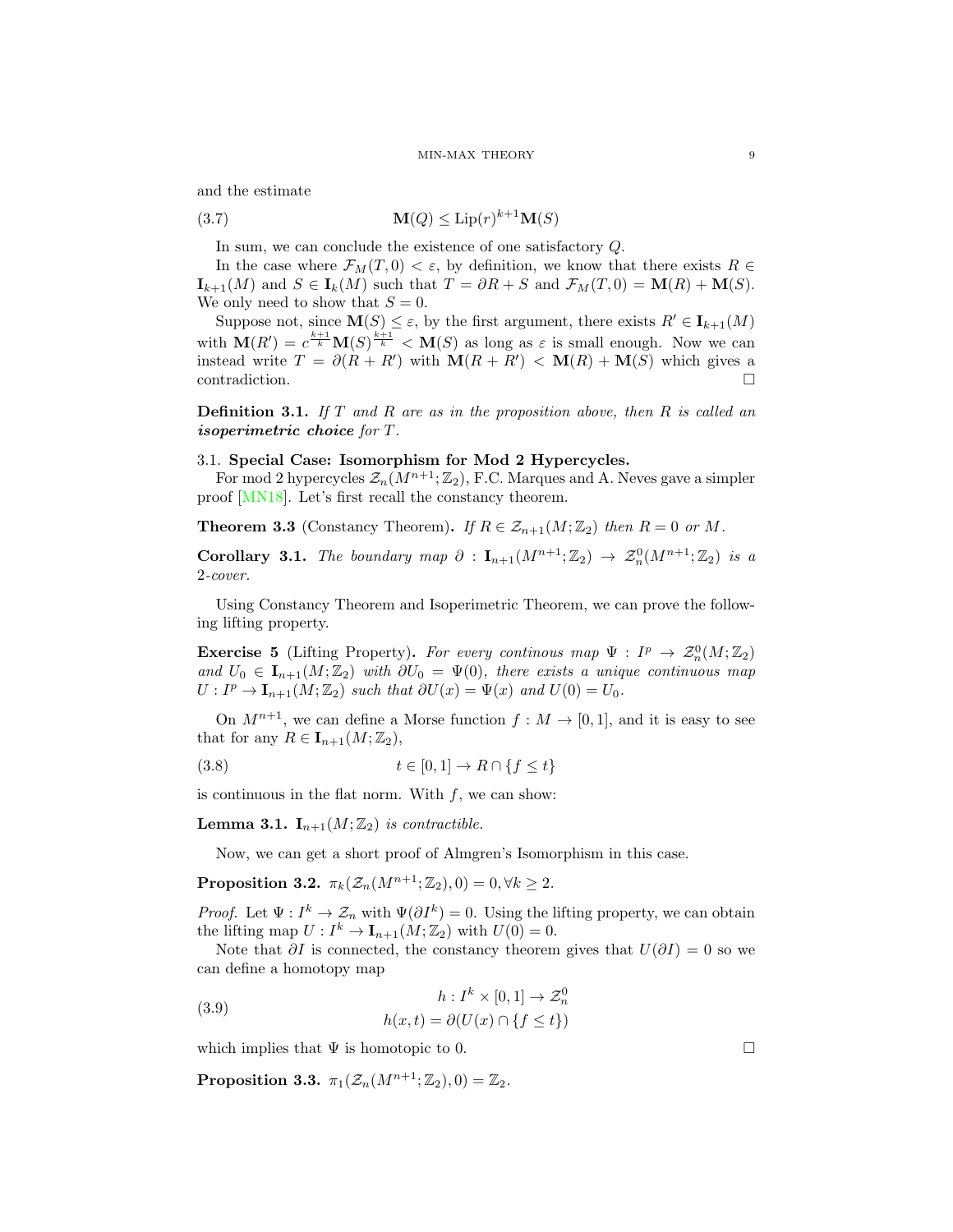*Proof.* Similar to the proof above, let  $\Psi : I \to \mathcal{Z}_n$  with  $\Psi(\partial I) = 0$  and its lifting  $U: I \to \mathbf{I}_{n+1}$  with  $U(0) = 0$ .

There are two cases.

If  $U(1) = 0$ , using the same argument above, we can show that  $\Psi$  is weakly homotopic to 0.

If  $U(1) = M$ , say,  $\Psi(t) = \partial\{f \le t\}$ , it suffices to show that  $\Psi \sim 0$ .

Suppose not, we will have a relative homotopy map  $h: I \times I \to \mathcal{Z}_n^0$  with  $h(\cdot, 0) = 0$ and  $h(\cdot, 1) = \Psi$ . Apply the lifting property to h, the constancy theorem and the fact that  $U(0) \neq U(1)$  for  $\Psi$  would give a contradiction.

# <span id="page-9-0"></span>3.2. Sequences of Chain Maps.

**Definition 3.2** (Definitions  $(2.1)$  [\[Alm62\]](#page-23-12)).

(1) For each  $n = 0, 1, 2, \dots$ , let  $I(1, n)$  be the cell complex of the unit interval  $I = [0, 1]$  whose 1-cells are the subintervals,

$$
[0, 1 \cdot 3^{-n}], [1 \cdot 3^{-n}, 2 \cdot 3^{-n}], \cdots, [(3^n - 1) \cdot 3^{-n}, 1]
$$

and whose 0-cells are the endpoints,

 $[0], [1 \cdot 3^{-n}], \cdots, [1]$ 

(2) For each  $m = 1, 2, 3, \cdots$  and  $n = 0, 1, 2, \cdots$ ,

$$
I(m, n) = I(1, n)^{m \otimes} = I(1, n) \otimes \cdots \otimes I(1, n)
$$

and  $I(m, n)_p$  is the set of p-cells in  $I(m, n)$ .

**Definition 3.3** (Definitions (2.3) [\[Alm62\]](#page-23-12)). A chain map  $I(m,n) \to I_*(M)$  of degree k is a graded homomorphism

(3.10) 
$$
\phi_M: I(m,n) \to \mathbf{I}_*(M) \quad \text{ of degree } k
$$

such that

(3.11) 
$$
\partial \circ \phi_M(\alpha^p) = \phi_M(\partial \alpha^p) \quad \forall \alpha^p \in I(m, n)_p
$$

If  $\phi^0_M$  and  $\phi^1_M$  are two chain maps of degree k, a **chain homotopy** between  $\phi^0_M$ and  $\phi_M^1$  is a graded homomorphism

(3.12) 
$$
\psi_M: I(m,n) \to \mathbf{I}_*(M) \quad \text{ of degree } k+1
$$

such that

(3.13) 
$$
\psi_M(\partial \alpha^p) + \partial \circ \psi_M(\alpha^p) = \phi_M^1(\alpha^p) - \phi_M^0(\alpha^p)
$$

**Theorem 3.4** (Theorem (2.4) [\[Alm62\]](#page-23-12)). There exists a positive number  $\varepsilon_M$  with the following property:

Let  $f: I(m+1,0)_0 \to \mathcal{Z}_k(M)$  be any homomorphism satisfying  $\mathcal{F}_M(f(\alpha), f(\beta))$  $\varepsilon_M$  whenever  $\alpha$  and  $\beta$  are 0-cells in the vertex set of some 1-cell in  $I(m+1,0)$ , whose maximum is denoted by  $\Theta$ . Then one can find a chain map

$$
(3.14) \qquad \phi_M: I(m+1,0) \to \mathbf{I}_*(M)
$$

of degree k such that

- (1)  $\phi_M|_{I(m+1,0)_0} = f$
- (2) For each  $\alpha \in I(m+1,0)_p (p \geq 1)$ ,  $\phi_M(\alpha)$  is an isoperimetric choice for  $\phi_M(\partial \alpha)$
- (3) For each  $\alpha \in I(m+1,0)_n(p \geq 1)$ ,  $\mathbf{M}(\phi_M(\alpha)) \leq \Theta$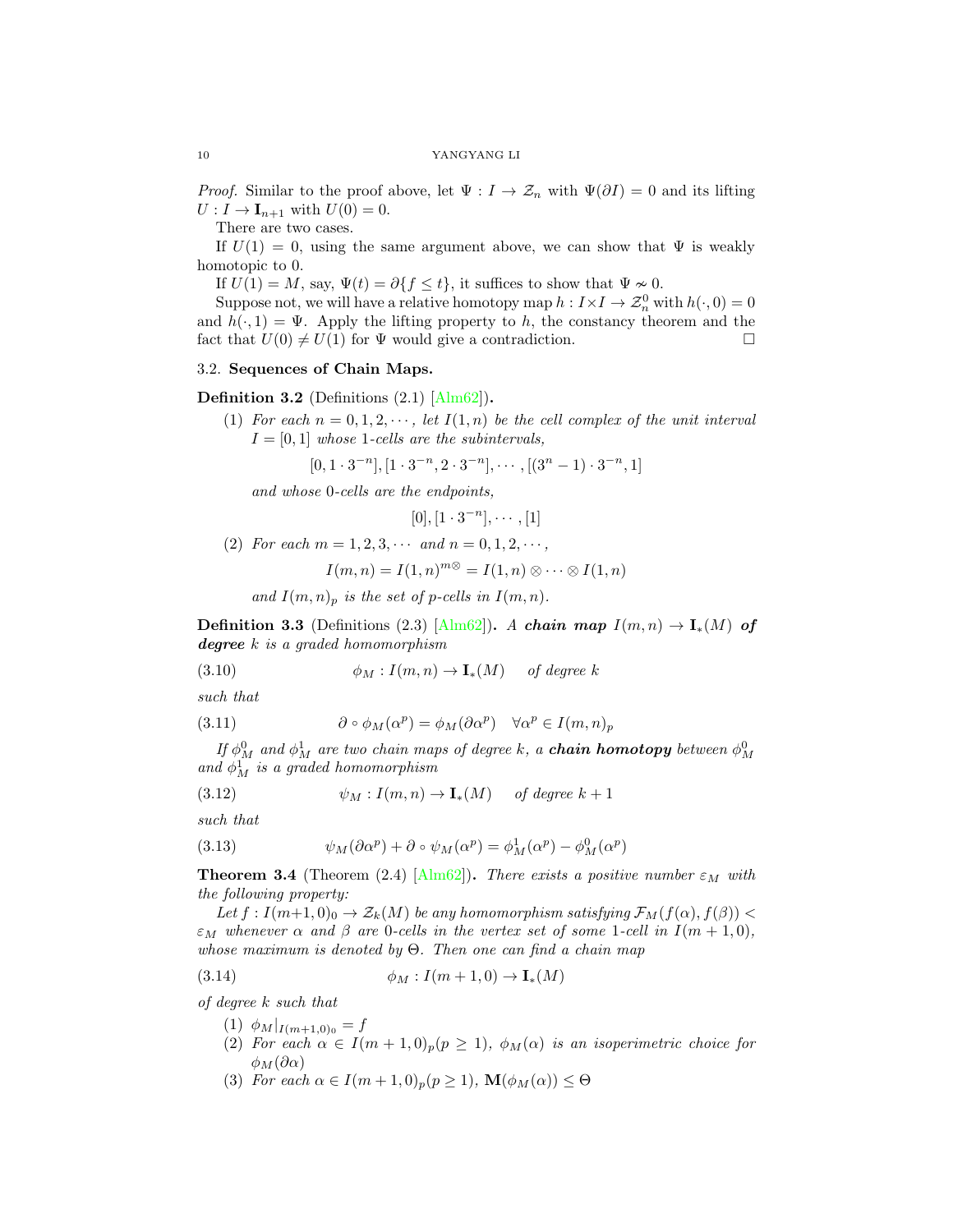(4) If  $\phi'_A$  is another chain map satisfying the above conclusions, then  $\phi'_A$  is chain homotopic with  $\phi_A$ 

*Proof.* The theorem follows directly from the **Proposition [3.1](#page-7-1).** 

# <span id="page-10-0"></span>3.3. The Constrution of the Map  $F_M$ .

For each homotopy class  $[f] \in \pi_k(\mathcal{Z}_m(M); 0)$ , choose a representative map f:  $(I^k, \partial I^k) \to (\mathcal{Z}_m(M), 0)$ . Apparently, f induces a chain map of degree k

(3.15) 
$$
\phi_M : (I(k,n), \partial I(k,n)) \to (\mathbf{I}_*(M), 0)
$$

as long as  $n \geq N_f$  where  $\mathcal{F}(f(u), f(v)) \leq \varepsilon_M$  whenever  $dist(u, v) \leq 2^{-N_f}$ . If  $\alpha_1, \dots, \alpha_p$  are the k-cells of  $I(k,n)_m$ , then

$$
\sum_{i=1}^{p} \phi_M(\alpha_i)
$$

is a cycle in  $\mathbf{I}_{m+k}(M)$ .

Thus, we can define

(3.17) 
$$
F_M([f]) := \left[\sum_{i=1}^p \phi_M(\alpha_i)\right]
$$

Exercise 6.  $F_M$  is well-defined.

# <span id="page-10-1"></span>3.4. The Construction of the Map  $E_M$  and the surjectiveness of  $F_M$ .

Now we would like to seek a map  $E_M : H_{m+k}(M) \to \pi_k(\mathcal{Z}_m(M); 0)$  such that

$$
(3.18)\qquad \qquad F_M \circ E_M = \mathrm{Id}_{H_{m+k}(M)}
$$

This would imply that  $F_M$  is an epimorphism.

Note that  $M$  is a smooth closed Riemannian manifold, and there exists a Lipschitz retraction  $r: U := B_n(M) \to M$  for some small  $\eta > 0$ . For any homology class  $\tau \in H_{m+k}(M)$ , by deformation theorem, we can always find an integral polyhedral chain

$$
(3.19) \t\t T \in \mathcal{Z}_{m+k}(U)
$$

such that the homology class of  $r_{\#}(T) \in \mathcal{Z}_{m+k}(M)$  is  $\tau$ . W.l.o.g., we may also assume that

(3.20) 
$$
\operatorname{spt}(T) \subset \mathbb{R}^L \cap \{x_i \in (0,1), \forall i\}
$$

and no coordinate vector  $(0, \dots, 0, 1, 0, \dots, 0)$  of  $\mathbb{R}^L$  is parallel with any face of T of positive dimension.

Define  $f_1$  :  $(I, \partial I) \rightarrow (\mathcal{Z}_{m+k-1}(U), 0)$  to be

(3.21) 
$$
f_1(t) := \partial (T \cap \{x : x_1 < t\})
$$

And then inductively, define  $f_i: (I^i, \partial I^i) \to (\mathcal{Z}_{m+k-i}(U), 0)$  for  $i = 2, \dots, k$  as

(3.22)  $f_i(t_1, t_2, \dots, t_i) := \partial(f_{i-1}(t_{i-1}) \cap \{x : x_i < t_i\})$ 

For 
$$
(t_1, t_2, \dots, t_k) \in I^k
$$
, we can define a continuous map  $f := r_{\#} \circ f_k$  and set  
(3.23) 
$$
E_M(\tau) = [f]
$$

It is straightforward to show that (even though we haven't proven the welldefineness of  $E_M$ )

$$
(3.24) \t\t F_M \circ E_M(\tau) = \tau
$$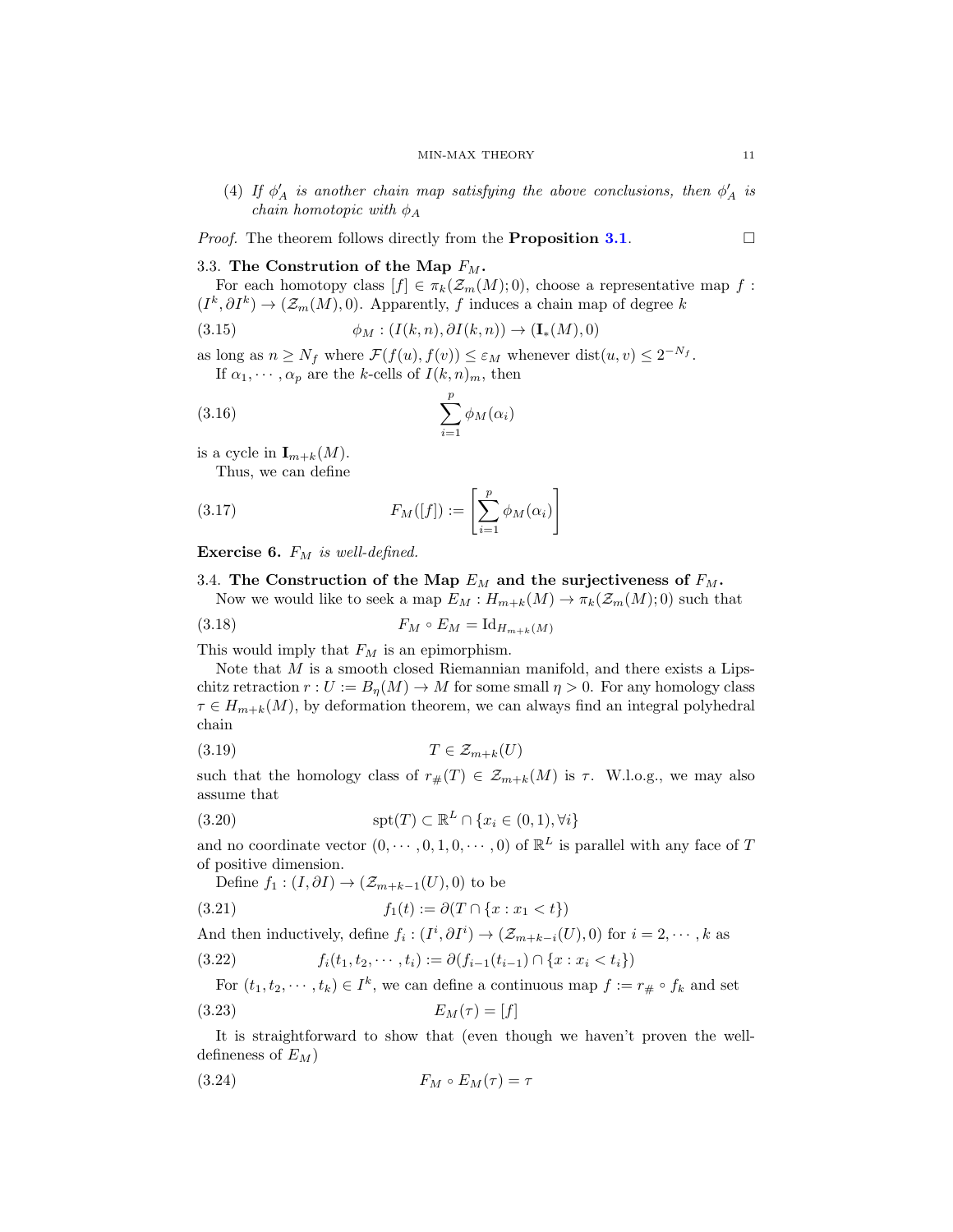## <span id="page-11-0"></span>3.5. Injectiveness of  $F_M$  and Other Consequences.

The proof of the injectiveness of  $F_M$  would be as follows: Suppose

(3.25) 
$$
[f] \in \pi_k(\mathcal{Z}_m(M);0) \quad F_M([f]) = [0]
$$

and then we only need to seek a formula for a homotopy

(3.26)  
\n
$$
h: ([0,3] \times I^m, [0,3] \times \partial I^m) \to (\mathcal{Z}_k(M), 0)
$$
\n
$$
h(0, x) = 0 \quad \forall x \in I^m
$$
\n
$$
h(3, x) = f(x) \quad \forall x \in \partial I^m
$$

The formula was constructed by hand in [\[Alm62\]](#page-23-12) which is too complicated to be written down here. The key of the construction lies in finding the interpolation formula (Section 6  $[Alm62]$ ) for chain maps. By applying the interpolation formula on chain homotopies between different chain maps induced from the same  $f$ , one could obtain a homotopy between f and 0 if  $F_M([f]) = [0]$ .

In fact, the same results hold for  $\mathcal{Z}_k(M;\mathbb{Z}_2)$ ,  $\mathcal{Z}_k(M;\mathbf{M})$  and  $\mathcal{Z}_k(M;\mathbf{M};\mathbb{Z}_2)$  as well.

Theorem 3.5. For any smooth closed Riemannian manifold M and any nonnegative integers k and m, we have

(3.27) 
$$
\pi_k(\mathcal{Z}_m(M; \mathbf{M}); 0) \cong H_{k+m}(M)
$$

$$
\pi_k(\mathcal{Z}_m(M; \mathbb{Z}_2); 0) \cong H_{k+m}(M; \mathbb{Z}_2)
$$

$$
\pi_k(\mathcal{Z}_m(M; \mathbf{M}; \mathbb{Z}_2); 0) \cong H_{k+m}(M; \mathbb{Z}_2)
$$

## 4. Existence of Almost Minimizing Varifolds

## <span id="page-11-2"></span><span id="page-11-1"></span>4.1. Abstract Homotopy Relations.

## Definition 4.1 (Cell complexes).

- (1) Define  $I_0(m, j)_0$  to be the set of 0-cells on  $\partial I^m$ .
- (2) Define  $d: I(m, j)_0 \times I(m, j)_0 \rightarrow \mathbb{N}$  to be

(4.1) 
$$
d(x,y) = 3^{j} \sum_{i=1}^{m} |x_i - y_i|
$$

and similarly  $d_{\infty}(x, y) = 3^j \sup |x_i - y_i|$ .

(3) Whenever  $\varphi : I(m, j)_0 \to \mathcal{Z}_n(M^{n+1}; M; \mathbb{Z}_2)$ , we define the **fineness** of  $\varphi$ by

(4.2) 
$$
f(\varphi) = \sup \{ d(x, y)^{-1} \mathbf{M}(\varphi(x), \varphi(y)) \}
$$

(4) For 
$$
i, j \in \mathbb{N}
$$
, we define  $n(i, j) : I(m, i)_0 \to I(m, j)_0$  to be

(4.3) 
$$
n(i,j)(x) = \operatorname{argmin}_{y \in I(m,j)_0} d(x,y)
$$

Now we can define the homotopy maps.

## Definition 4.2 (Homotopy maps).

(1) Let  $\delta > 0$ . We say that  $\varphi_1$  is m homotopic to  $\varphi_2$  with fineness  $\delta$  if and only if there exist positive integers  $k_1, k_2, k_3$  and a map

(4.4) 
$$
\psi: I(1,k_3)_0 \times I(m,k_3)_0 \to \mathcal{Z}_n(M;\mathbf{M};\mathbb{Z}_2)
$$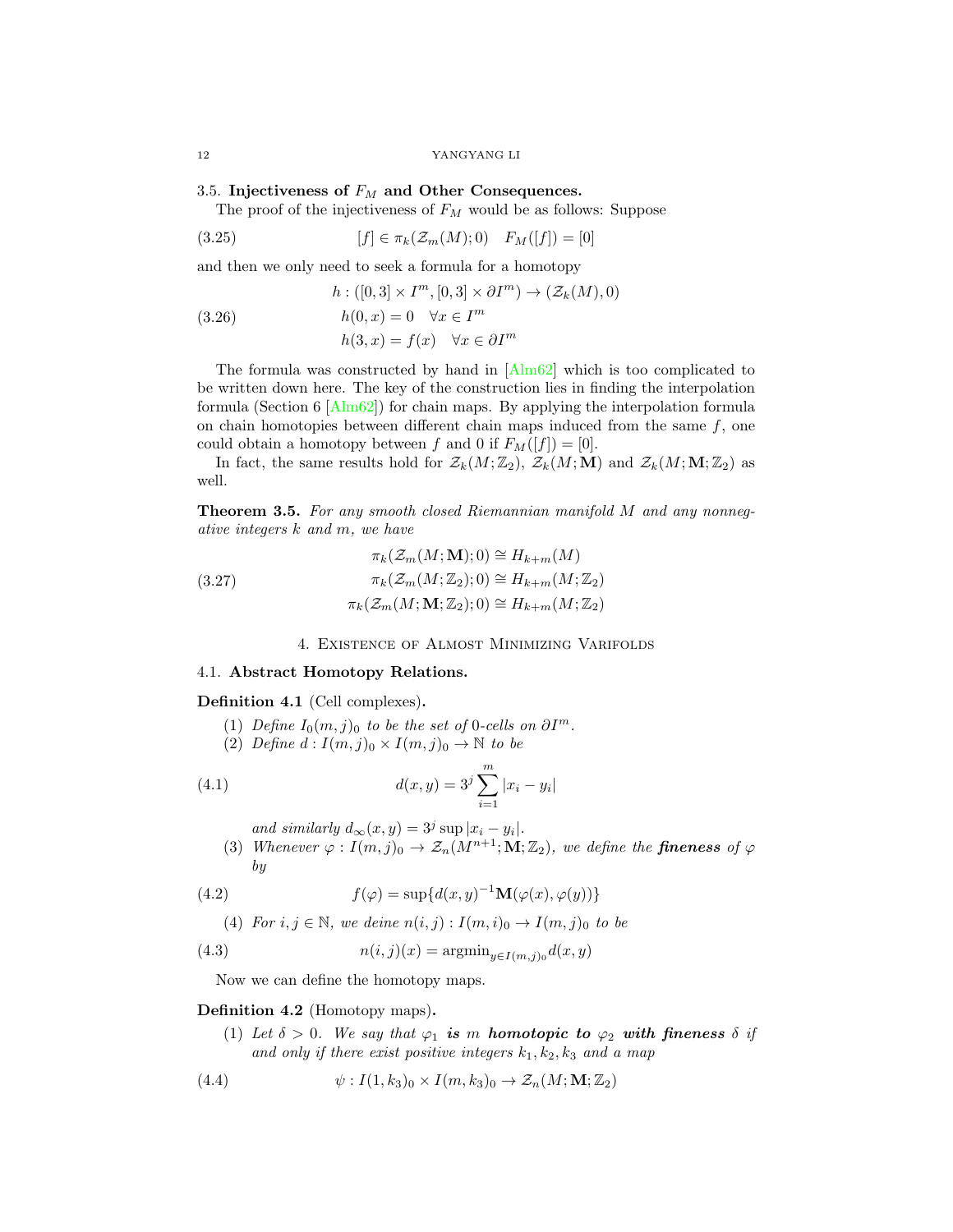such that  $f(\psi) < \delta$  and  $f(\varphi_i) < \delta$ , and whenver  $j = 1, 2$  and  $x \in I(m, k_3)_0$ ,

(4.5) 
$$
\varphi_j: I(m, k_j) \to \mathcal{Z}_n(M; \mathbf{M}; \mathbb{Z}_2), \quad \varphi_j[I_0(m, k_j)_0] = 0
$$

$$
\psi([j-1], x) = \varphi_j(n(k_3, k_j)(x)), \quad \psi[I(1, k_3)_0 \times I_0(m, k_3)_0] = 0
$$

(2) An m **homotopy sequence of mappings** is a sequence of mappings  $\{\varphi_i\}$ for which there exist positive numbers  $\delta_i \to 0$  such that  $\varphi_i$  is m homotopic to  $\varphi_{i+1}$  with fineness  $\delta_i$  and

(4.6) 
$$
\sup \{ \mathbf{M}(\varphi_i(x)) : x \in \text{dmn}(\varphi_i), \forall i \in \mathbb{N}^+ \} < \infty
$$

- (3) Two m homotopy sequences of mappings  $S_1 = {\varphi_i}$  and  $S_2 = {\psi_i}$  are **homotopic** if there exist positive numbers  $\delta_i \to 0$  such that  $\varphi_i$  is m homotopic to  $\psi_i$  with fineness  $\delta_i$ .
- (4) A nonempty collection of m homotopy sequences of mappings Π is called an m homotopy class of mappings if
	- $S_2 \in \Pi$  whenever  $S_1$  and  $S_2$  are homotopic and  $S_1 \in \Pi$ .
	- All  $S \in \Pi$  are homotopic to each other.

Definition 4.3 (Min-max Sequences).

(1) *Define* 
$$
\mathbf{L} : \Pi \to \mathbb{R}
$$
 to be

(4.7) 
$$
\mathbf{L}(\{\varphi_i\}) = \limsup_{i \to \infty} \sup \{ \mathbf{M}(\varphi_i(x)) \}
$$

(2) Define the **min-max width** of  $\Pi$  by

(4.8) 
$$
\mathbf{L}(\Pi) = \inf \{ \mathbf{L}(S) : S \in \Pi \}
$$

- (3)  $S \in \Pi$  is called a **min-max sequence** of  $\Pi$  provided that  $\mathbf{L}(\Pi) = \mathbf{L}(S)$ .
- (4) If  $S$  is a min-max sequence, then its **critical set** is defined to be

(4.9) 
$$
\mathbf{C}(S) = \{ V \in \mathcal{V}_n(M) : V = \lim_j |\varphi_{i_j}(x_j)|, \quad ||V||(M) = \mathbf{L}(S) \}
$$

Note that  $\mathbf{C}(S)$  is nonempty and compact.

Exercise 7. Every m homotopy class of mappings contains a min-max sequence. (Hint: use the diagnal method.)

In the following, we will denote the collection of  $m$  homotopy classes of mappings by

$$
\pi_m^{\#}(\mathcal{Z}_n(M^{n+1}; \mathbf{M}; \mathbb{Z}_2), 0)
$$

And the Almgren's isomorphism also holds, i.e.,

(4.11) 
$$
\pi_m^{\#}(\mathcal{Z}_n(M^{n+1}; \mathbf{M}; \mathbb{Z}_2), 0) \cong H_{m+n}(M^{n+1}; \mathbb{Z}_2)
$$

**Exercise 8.** There exists  $\Pi \in \pi_1^{\#}(\mathcal{Z}_n(M^{n+1}; \mathbf{M}; \mathbb{Z}_2), 0)$  such that  $[\Pi] \neq 0 \in$  $H_{n+1}(M^{n+1};\mathbb{Z}_2)$  and moreover, the width  $\mathbf{L}(\Pi) > 0$ . (Hint: Use isoperimetric theorem)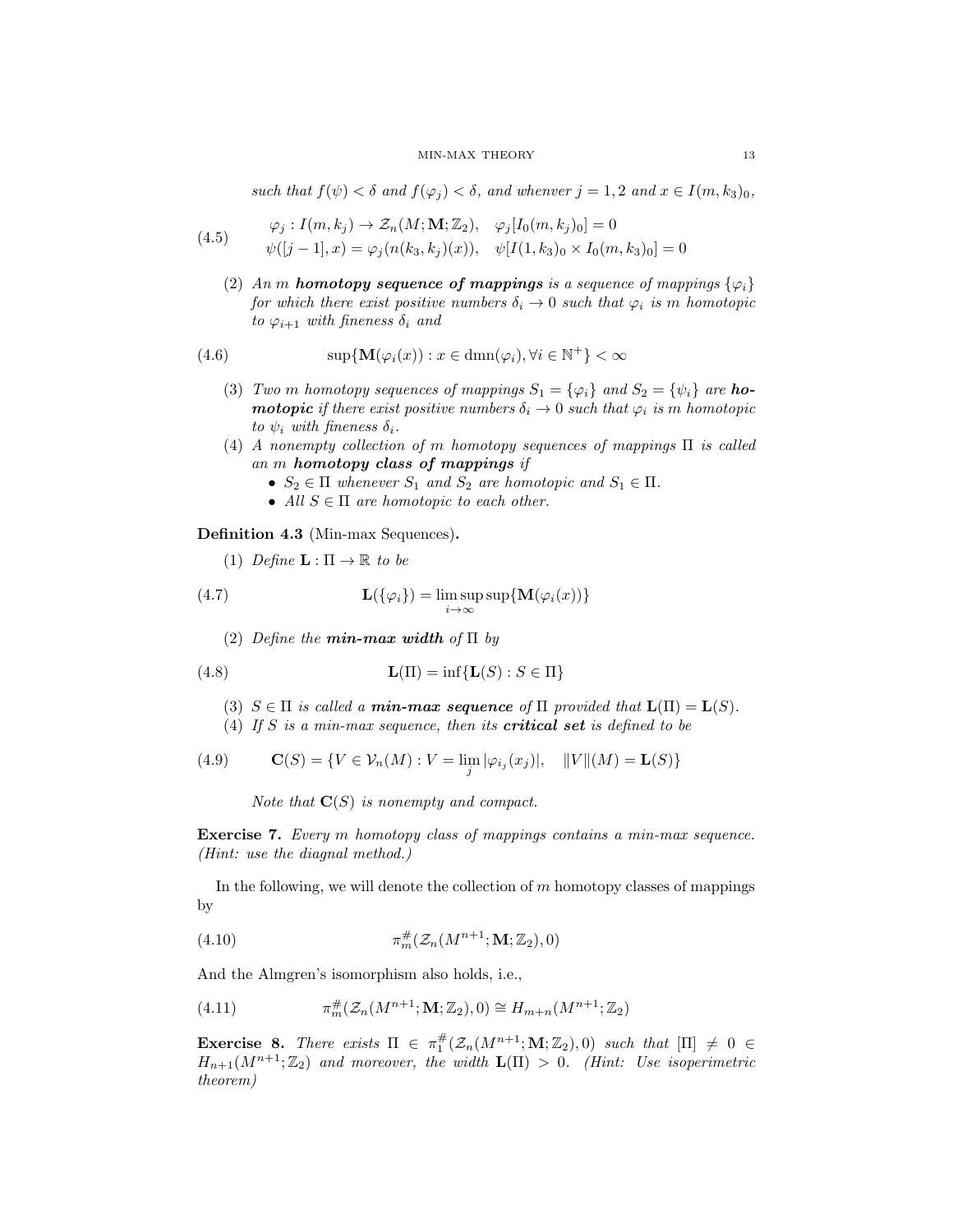

<span id="page-13-1"></span>FIGURE 2. Wiggling curves

## <span id="page-13-0"></span>4.2. Pull-tight.

Let's recall the min-max construction by Birkhoff for closed geodesics in a sphere and suppose that  $\{\gamma_i(t)\}\$ is a min-max sequence of sweepouts. Before the curve shortening process, a sequence of curves  $\{\gamma_i(t_i)\}\$  might not converge to a closed geodesic as Figure [2](#page-13-1) indicates. However, the Birkhoff curve shortening process will help to reduce drastically the length of curves wiggling a lot. Thus, we can show that the sequence of shortened curves shall converge to a closed geodesic as long as their lengths converge to the width.

Similarly, in the Almgren-Pitts min-max theory, we will introduce some similar process, which intuitively pulls wiggling hypersurfaces tight.

**Theorem 4.1** (Theorem 4.3 [\[Pit81\]](#page-23-2)). For any min-max sequence  $S \in \Pi$ , there exists another min-max sequence  $S^* \in \Pi$  such that  $\mathbf{C}(S^*) \subset \mathbf{C}(S)$  and any  $V \in$  $\mathbf{C}(S^*)$  is stationary in M.

Outline of proof. Suppose that  $S = {\varphi_i}$  and let  $c = \sup_{i,x} M(\varphi_i(x)) < \infty$ . We can define compact sets

(4.12)  
\n
$$
A = V_k(M) \cap ||V|| (M) \le c
$$
\n
$$
A_0 = A \cap \{ \delta V = 0 \}
$$
\n
$$
A_1 = A \cap \{ \mathbf{F}(V, A_0) \ge 2^{-1} \}
$$
\n
$$
A_i = A \cap \{ 2^{-i} \le \mathbf{F}(V, A_0) \le 2^{-i+1} \}, i = 2, 3, \cdots
$$

Note that for any  $V \in A \backslash A_0$ ,  $\delta V \neq 0$  so we can always associate V with a vector field  $X_V$  such that  $\delta V(X_V) < 0$ . Therefore, by the construction of a paracompact covering and the associated partition of unity, we can construct a continuous map from  $A \backslash A_0$  to the space of  $C^1$  vector fields on M.

The one parameter groups of diffeomorphisms from the vector fields above shall pull S tight and eventually,  $C(S^*)$  will bypass all nonstationary varifolds.

However, there will be an issue in this pull-tight process, i.e., the fineness with respect to the  $M$  norm, since the  $M$  continuity would not be preserved under one parameter groups of diffeomorphisms. Therefore, we need to interpolate the maps after pulling tight.

Note that the naive way of applying Almgren's interpolation fomula could lead to pulling back the varifolds along the pulling-tight diffeomorphisms, so we could not guarantee that  $\mathbf{C}(S^*)$  only consists of stationary varifolds. The correct way to do this is to use the interpolation results from discrete to continuous and from continuous to discrete in [\[MN14\]](#page-23-13) multiple times as the Figue [3](#page-14-1) indicates.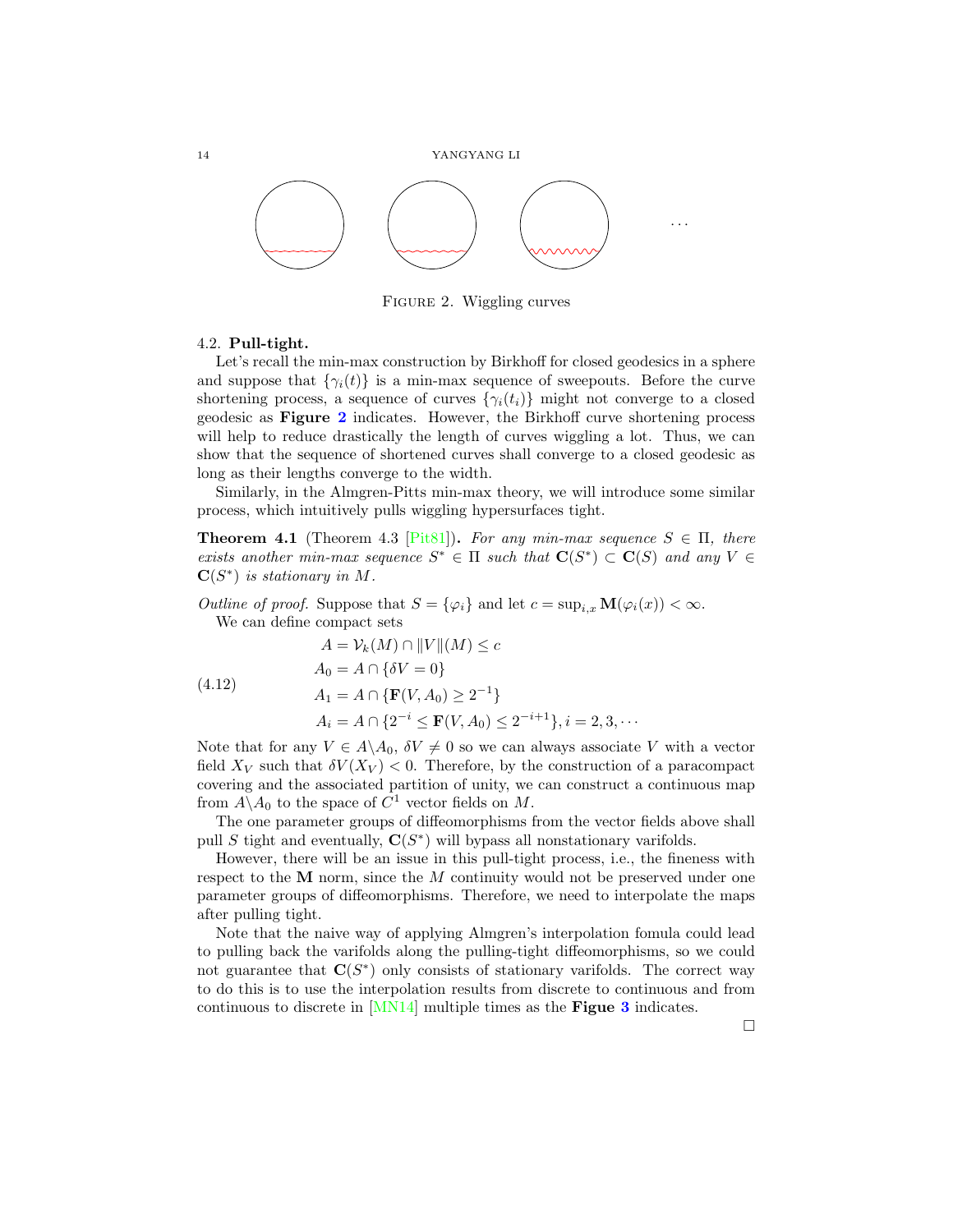

<span id="page-14-1"></span>Figure 3. Pull tight

### <span id="page-14-0"></span>4.3. Combinatorial Argument.

Now we introduce a combinatorial argument to help establish the result that  $\mathbf{C}(S)$  has at least one varifold with the almost minimizing property in **Theorem** [2.4](#page-6-0).

<span id="page-14-2"></span>**Proposition 4.1.** Given  $I(m, k)$ , for nay  $\sigma \in I(m, k)$ . we associate it with  $A(\sigma) =$  $\{\bar{A}(p,s_j,r_j), j=1,2,\cdots,3^m\}$  with  $r_j > s_j > 2r^{j+1}(r_1 < \text{inj}_M/2)$ . Then we can find a function

(4.13) 
$$
\alpha: I(m,k)_0 \to \cup A(\sigma)
$$

such that  $\alpha(\sigma) \in A(\sigma)$  and  $\alpha(\sigma) \cap \alpha(\tau) = \emptyset$  whenver  $\sigma \neq \tau$  and  $\sigma, \tau \in \text{spt}(\gamma)$  for some  $\gamma \in I(m, k)$ .

Proof. We can repeatedly take the annulus with smallest radius from the union of  $A(\sigma)$  where  $\alpha(\sigma)$  is not defined yet and define  $\alpha$  at the corresponding 0-cell. Then we could discard all the annuli intersecting with it. It is easy to check that we can obtain the desired  $\alpha$  since we only discard one annulus from each  $A(\sigma)$  in each step.  $\Box$ 

Now we can state our main existence theorem.

<span id="page-14-3"></span>**Theorem 4.2** (Theorem 4.10 [\[Pit81\]](#page-23-2)). If  $\Pi$  is an m homotopy class of maps, then for any pulled-tight min-max sequence  $S \in \Pi$ , there exists a varifold V in the critical set  $\mathbf{C}(S)$  satisfies:

- (1)  $||V||(M) = L(\Pi)$ .
- (2) V is stationary in M.
- (3) For any collection A of  $J_m = 3^m$  concentric closed annuli  $\{\bar{A}(p, s_i, r_i)\}$  as in **Proposition [4.1](#page-14-2)**, V is almost minimizing in at least one open  $A(p, s_i, r_i)$ .

In particular, the last property implies that for each  $p \in M$ , there exists  $r(p) > 0$ such that V is almost minimizing in  $A_0(p,s,r)$  for all  $s \in (0,r)$ .

*Proof.* W.l.o.g., we may assume that  $\mathbf{L}(\Pi) > 0$  and  $S = \{\varphi_i\}$  is the pulled-tight min-max sequence. Suppose that the argument is not true, and for any  $V \in \mathbf{C}(S)$ , there exists a collection  $A(V) = {\{\overline{A}(p, s_i, r_i)\}}_{i=1}^{J_m}$  such that V is not almost minimizing in any  $A(p, s_i, r_i)$ .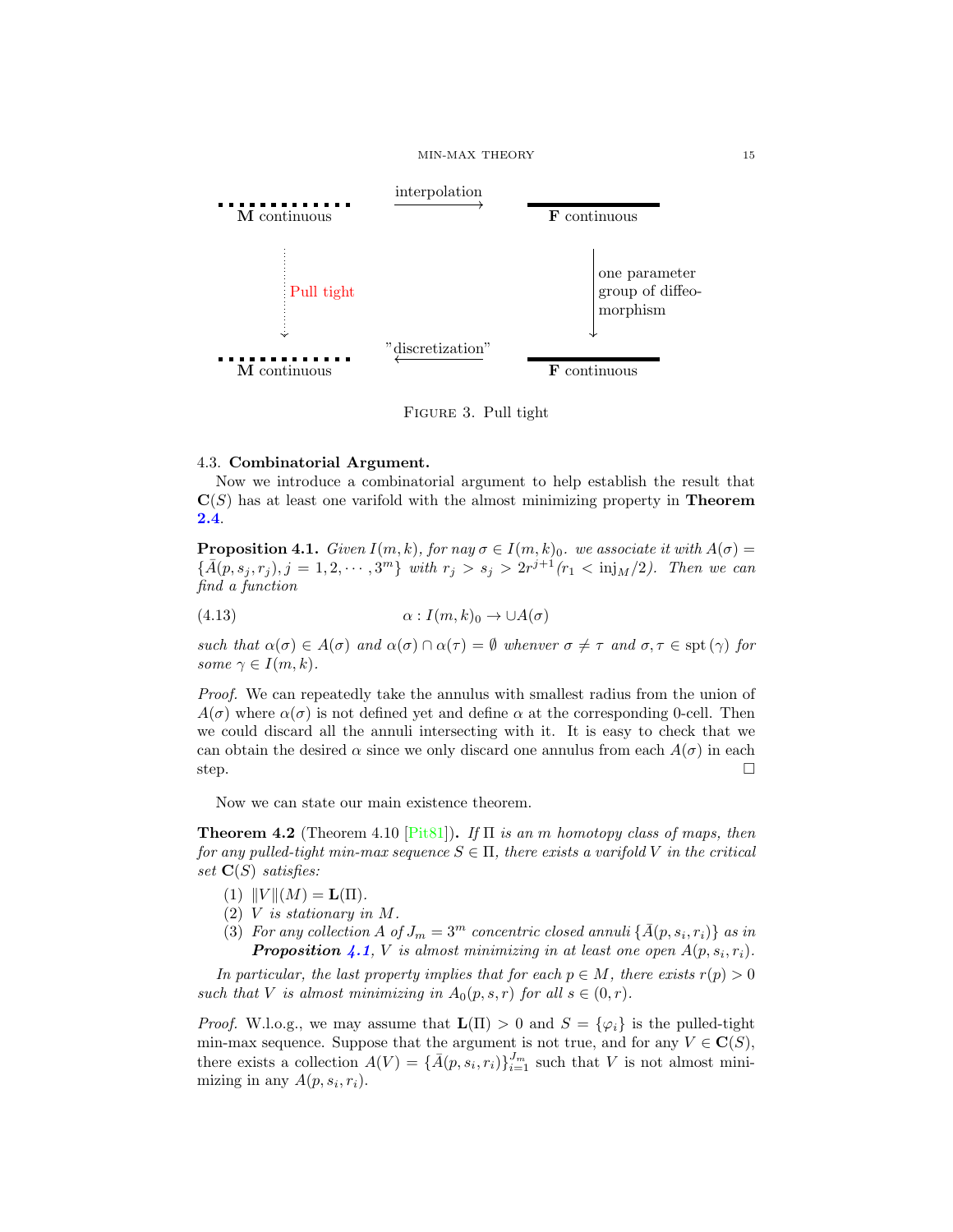Recall the definition of almost minimizing property and the compactness of  $\mathbf{C}(S)$ which indicate that there exist a finite sequence  ${V_i}_{i=1}^M \subset \mathbf{C}(S)$  and an associated sequence of positive numbers  $\{\varepsilon_i\}_{i=1}^M$  such that

- (1)  $\mathbf{C}(S) \subset \bigcup_{i=1}^M \{ V \in \mathcal{V}_n(M) : \mathbf{F}(V, V_i) < 4^{-1} \varepsilon_i \}.$
- (2) For each  $V_i, T \in \mathcal{Z}_n(M; \mathbf{M}; \mathbb{Z}_2)$  with  $\mathbf{F}(|T|, V_i) < \varepsilon_i$  and any  $\delta > 0, j =$  $1, 2, \cdots, J_m$ , there exits a sequence  $T = T_1, T_2, \cdots, T_q \subset \mathcal{Z}_n(M; \mathbf{M}; \mathbb{Z}_2)$ such that

(4.14)  
\n
$$
\bigcup_{k} \operatorname{spt}(T_{k} - T) \subset A(p^{i}, \tilde{s}_{j}^{i}, \tilde{r}_{j}^{i})
$$
\n
$$
\operatorname{sup}_{k} \mathbf{M}(T_{k} - T_{k-1}) \leq \delta
$$
\n
$$
\operatorname{sup}_{k} \mathbf{M}(T_{k}) \leq \mathbf{M}(T) + \delta
$$
\n
$$
\varepsilon_{k} < \mathbf{M}(T) - \mathbf{M}(T_{q})
$$

where  $\tilde{s}_j^i < s_j^i < r_j^i < \tilde{r}_j^i$  satisfying the condition that  $\tilde{s}_j^i > 2\tilde{r}_{j+1}^i$ .

We also denote  $\min(\min\{2s_j^i - r_{j+1}^i\}/100, 1) > 0$  by t for convenience. We can choose small  $\varepsilon \in (0, \min_i \{\frac{\varepsilon_i}{2}\})$  and large  $N \in \mathbb{N}$  such that  $\forall i \ge N$ ,

- (1) Either  $\mathbf{M}(\varphi_i(x)) < \mathbf{L}(S) 2\varepsilon$ , or  $\mathbf{F}(|\varphi_i(x)|, V_j) < \frac{1}{2}\varepsilon_j$  for some  $j =$  $1, 2, \cdots, M$ .
- (2)  $mf_{\mathbf{M}}(\varphi_i) \leq t \varepsilon/(2 \cdot 6^m).$
- (3) For any  $T, S \in \mathcal{Z}_n(M; \mathbf{M}; \mathbb{Z}_2)$ , if  $\mathbf{M}(T S) \leq \varepsilon$ , then there exists  $Q \in$  $\mathbf{I}_{n+1}(M;\mathbb{Z}_2)$  with  $\partial Q = T - S$  and

$$
(4.15)\quad \mathbf{M}(Q) \leq \mathbf{M}(T-S)
$$

We now show that for any fixed  $i > N$ ,  $\sup_x \mathbf{M}(\varphi_i(x))$  can be decreased by at least  $\varepsilon > 0$  along a discrete homotopy without increasing  $f_{\mathbf{M}}$  too much. Then the new sequence  $S^* \in \Pi$  shall give a contradiction, since

(4.16) 
$$
\mathbf{L}(\Pi) \leq \mathbf{L}(S^*) \leq \mathbf{L}(S) - \varepsilon \leq \mathbf{L}(\Pi) - \varepsilon
$$

Fixed  $i > N$ , whenever  $x \in I(m, n_i)_0 = \dim(\varphi_i)$  with  $\mathbf{M}(\varphi_i(x)) \geq \mathbf{L}(S) - 2\varepsilon$ , we choose  $V_{i_x}$  such that

(4.17) 
$$
\mathbf{F}(|\varphi_i(x)|, V_{i_x}) < \frac{\varepsilon_{i_x}}{2}
$$

and by **Proposition [4.1](#page-14-2)**, we know that we can associate such x with  $A(p_x, \tilde{s}_x, \tilde{r}_x) \in$  $A(V_{i_x})$ . The set of all such x will be denoted by  $\mathcal{B}_i$ .

In order to construct a homotopy, we need 2 ingredients.

The first ingredient is an application of the slicing theorem [\[Sim84\]](#page-24-5). For  $\sigma_0 \in$  $I(m, n_i), x, y \in \text{spt } \sigma_0 \ (x \neq y) \text{ and } x \in \mathcal{B}_i$ , by Isoperimetric Theorem, there exists  $Q \in I_{n+1}(M; \mathbb{Z}_2)$  with  $\partial Q = \varphi_i(x) - \varphi_i(y)$  and  $\mathbf{M}(Q) \leq m f_{\mathbf{M}}(\varphi_i) \leq t \varepsilon/(2 \cdot 6^m)$ . if we write  $u(x) = |x - p_x|$  for  $x \in M$ , we have

(4.18) 
$$
\int_{\tilde{s}_x - t}^{\tilde{r}_x + t} \mathbf{M}\langle Q, u, s + \rangle d\mathcal{L}^1(s) \le \mathbf{M}(Q)
$$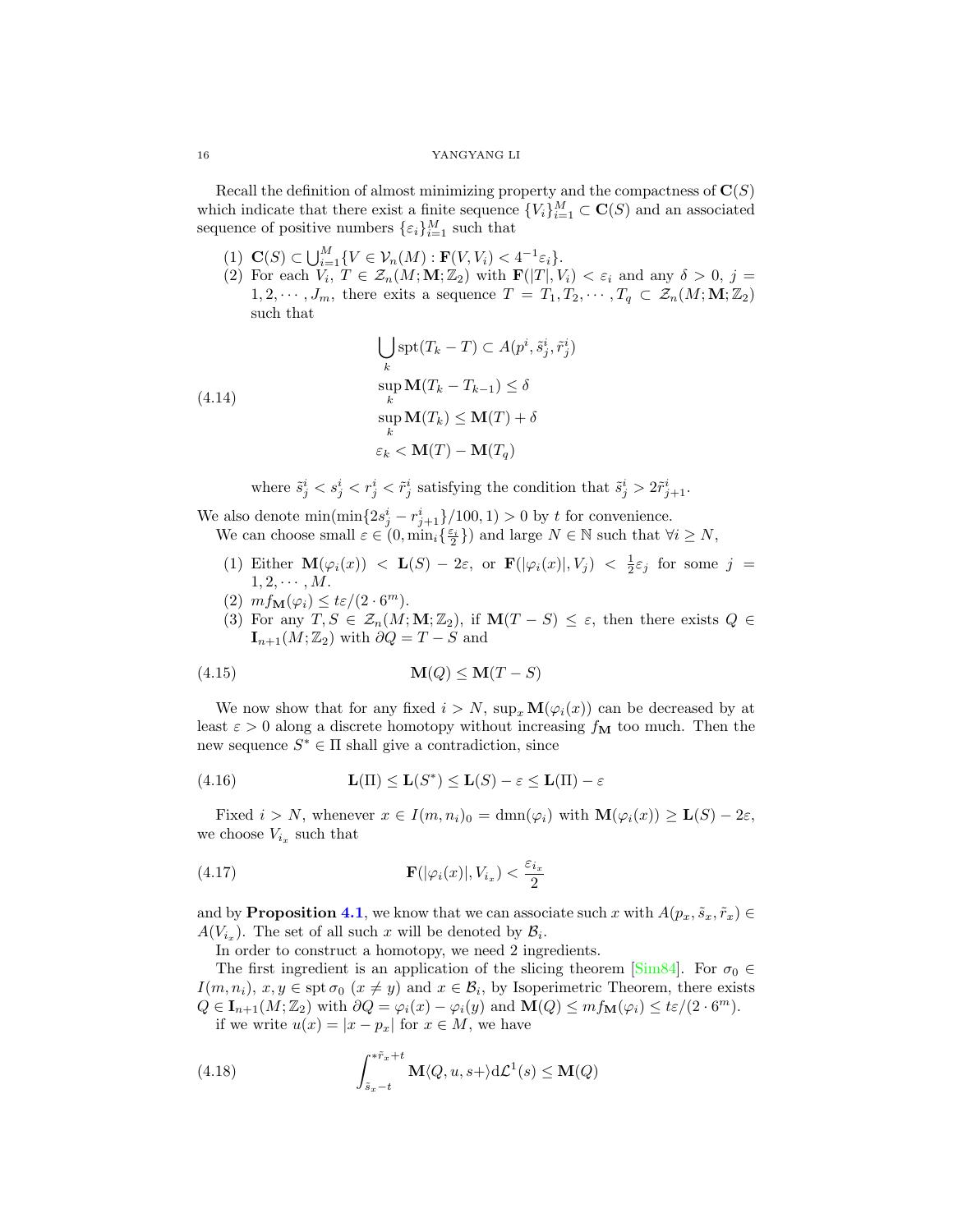Therefore, there exists  $\tilde{\tilde{s}}_x < \tilde{s}_x < \tilde{r}_x < \tilde{r}_x$  such that

(4.19)  
\n
$$
\|\varphi_i(x_j)\| \partial B(p, \tilde{\tilde{s}}_x) \cup \partial B(p, \tilde{\tilde{r}}_x) = 0
$$
\n
$$
\langle Q, u, \tilde{\tilde{s}}_x + \rangle \in \mathbf{I}_n(M; \mathcal{Z}_2)
$$
\n
$$
\langle Q, u, \tilde{\tilde{r}}_x + \rangle \in \mathbf{I}_n(M; \mathcal{Z}_2)
$$
\n
$$
\mathbf{M}\langle Q, u, \tilde{\tilde{s}}_x + \rangle \le \varepsilon/2^{m+1}
$$
\n
$$
\mathbf{M}\langle Q, u, \tilde{\tilde{r}}_x + \rangle \le \varepsilon/2^{m+1}
$$

Note that here  $\tilde{s}_x$  and  $\tilde{r}_x$  can be chosen to be independent of  $\sigma$  and y with the same estimates.

The other ingredient is a restatement of the non-almost-minimizing property. By assumption, let  $\delta = f_{\mathbf{M}}(\varphi_i)$  and we also know that there exists  $N_1 = N_1(i) \in \mathbb{N}$  such that  $\forall x \in \mathcal{B}_i$ , there exits a sequence  $\varphi_i(x) = T_1^x, T_2^x, \cdots, T_{3^{N_1}}^x \subset \mathcal{Z}_n(M; M; \mathbb{Z}_2)$ such that

(4.20)  
\n
$$
\bigcup_{k} \operatorname{spt}(T_{k}^{x} - T) \subset A(p_{x}, \tilde{s}_{x}, \tilde{r}_{x})
$$
\n
$$
\operatorname{sup}_{k} \mathbf{M}(T_{k}^{x} - T_{k-1}^{x}) \leq \delta
$$
\n
$$
\operatorname{sup}_{k} \mathbf{M}(T_{k}^{x}) \leq \mathbf{M}(T) + \delta
$$
\n
$$
\varepsilon_{i_{x}} < \mathbf{M}(\varphi_{i}(x)) - \mathbf{M}(T_{3^{N_{1}}}^{x})
$$

In this case, we shall define the replacement map

(4.21) 
$$
R: \{(x, y) \in \mathcal{B}_i \times I(m, n_i)_0 | \exists \sigma \in I(m, n), x, y \in \sigma\} \to \mathcal{Z}_n(M; \mathbf{M}; \mathbb{Z}_2)
$$

by

(4.22) 
$$
R(x, y) = \varphi_i(y) \sqcup (M \setminus \bar{B}(p_x, \tilde{\tilde{r}}_x)) \cup B(p_x, \tilde{\tilde{s}}_x) + \varphi_i(x) \sqcup A_0(p_x, \tilde{\tilde{s}}_x, \tilde{\tilde{r}}_x) - \langle Q, u, \tilde{\tilde{s}}_x + \rangle + \langle Q, u, \tilde{\tilde{r}}_x + \rangle
$$

and verify that

(4.23)  
\n
$$
\mathbf{M}(R(x,y) - \varphi_i(x)) \le 2 \cdot 3^m f_{\mathbf{M}}(\varphi_i)/t
$$
\n
$$
\mathbf{M}(R(x,y) - \varphi_i(y)) \le 2 \cdot 3^m f_{\mathbf{M}}(\varphi_i)/t
$$

For convenience, we extend R to  $\mathcal{B}_i \times I(m, n_i)_0$  with 0 value.

Now, let  $N_2 = n_i + N_1 + 2$  and we can define the homotopy (visualized in **Figure** [4](#page-17-1))

(4.24) 
$$
\psi: I(0, N_2)_0 \times I(m, N_2)_0 \to \mathcal{Z}_k(M; \mathbf{M}; \mathbb{Z}_2)
$$

by

(1)  $\psi(0, y) = \varphi_i(0, n(N_2, n_i)(y))$ 

- (2)  $\psi(3^{-N_2}, y) = \sum_{x \in \mathcal{B}_i, d_{\infty}(n(x), y) \leq 8 \cdot 3^{N_2}} (R(x, n(N_2, n_i)(y)) \varphi_i(0, n(N_2, n_i)(y))) +$  $\varphi_i(0, n(N_2, n_i)(y))$
- (3)  $\psi(k \cdot 3^{-N_2}, y) = \sum_{x \in \mathcal{B}_i, d_\infty(n(x), y) \leq 8 \cdot 3^{N_2}} (T^x_{\min\{3^{N_2}, k, 8 \cdot 3^{N_2} d_\infty(x, y)\}} \varphi_i(x)) \mathcal{A}_0(p_x, s_x, r_x)$  $+\psi(3^{-N_2},y)$  for  $k\geq 1$ .

where  $n(x)$  is an abbreviation for  $n(n_i, N_2)(x)$ .

We can verify that  $\varphi_i^* := \psi(1, \cdot)$  satisfies that  $\sup \varphi_i^* \leq \sup \varphi_i - \varepsilon$  and  $S^* = {\varphi_i^*}$ gives the contradiction.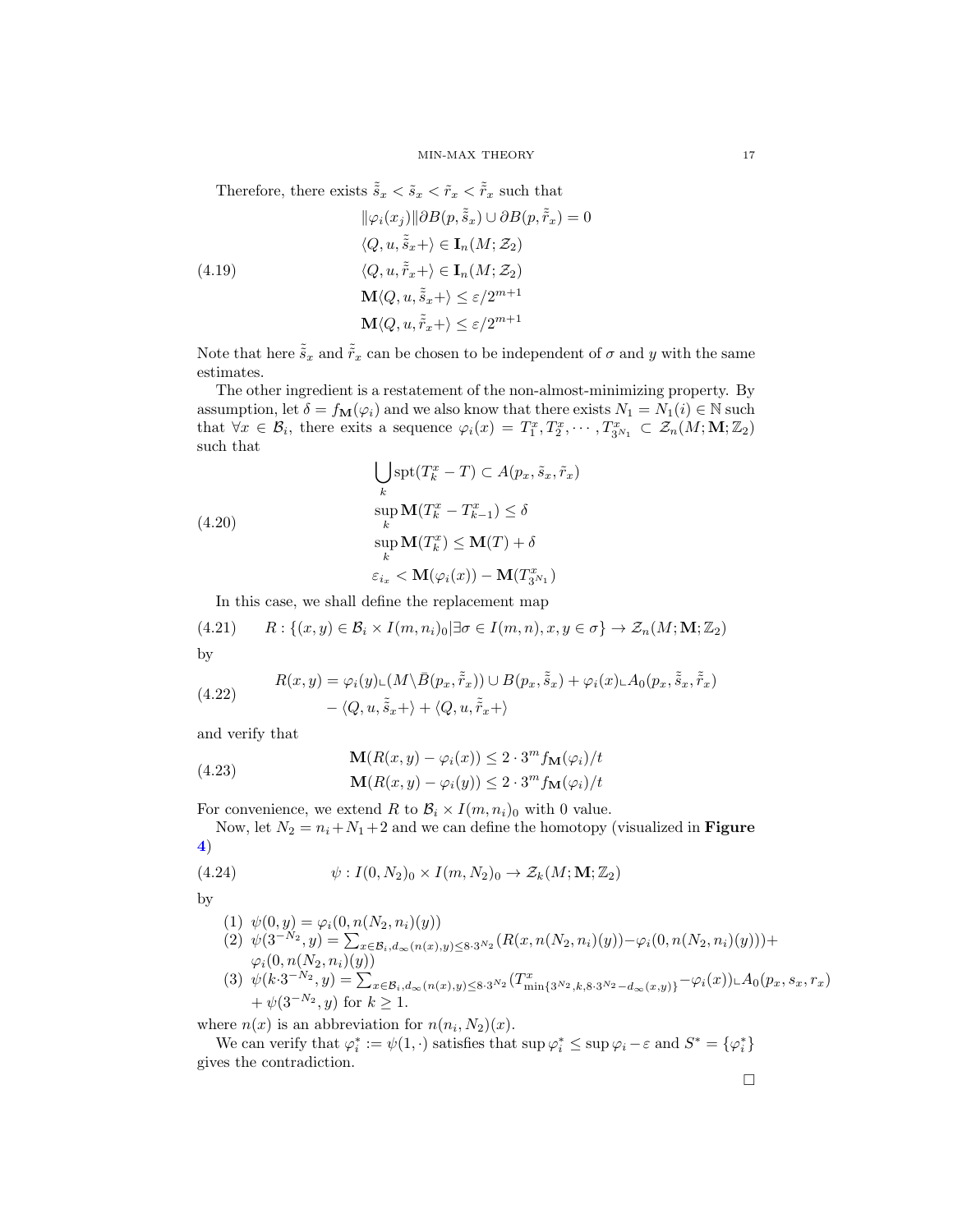

Figure 4. Homotopy Construction

## <span id="page-17-1"></span>5. Regularity

<span id="page-17-0"></span>In this section, we shall show that the support of a varifold with almost minimizing property as in Theorem [2.4](#page-6-0) is smooth outside a singular set of codimension no less than  $n - 7$  and then the existence result in **Theorem [4.2](#page-14-3)** will conclude the existence of one minimal hypersurface in any closed manifold.

Theorem 5.1 (Theorem A [\[Pit81\]](#page-23-2),Theorem 4 [\[SS81\]](#page-24-0)). For any smooth closed manifold  $M^{n+1}(n \geq 2)$ , there exists a smooth minimal hypersurface  $\Sigma \subset M$  with  $\mathcal{H}^{\alpha}(\text{sing}(\Sigma)) = 0$  for any non-negative  $\alpha > n - 7$ . In particular in case  $n \leq 6$ ,  $\Sigma$  is smooth.

The regularity argument was originally proved by R. Schoen and L. Simon [\[SS81\]](#page-24-0) (Pitts proved it for the case  $2 \leq n \leq 5$  using Schoen-Simon-Yau curvature estimate), where they derived the following compactness theorem for stable minimal hypersurfaces.

<span id="page-17-2"></span>**Theorem 5.2** (Theorem 2 [\[SS81\]](#page-24-0)). Suppose  $\{\Sigma_i\}$  is a sequence of orientable  $C^2$ open hypersurface with

(5.1) 
$$
0 \in \overline{\Sigma}_i, \mathcal{H}^{n-2} \left( \left( \overline{\Sigma}_i \backslash \Sigma_i \right) \cap B^{n+1} (0, \rho_0) \right) = 0
$$

Suppose that each  $\Sigma_i$  is stable in  $B^{n+1}(0, \rho_0)$  and  $\limsup_{i\to\infty} \mathcal{H}^n(M_i\cap B^{n+1}(0, \rho_0))$  <  $\infty$ . Then there exist a subsequence, still denoted by  $\{\Sigma_i\}$ , and a varifold V such that

(5.2) 
$$
V = \lim_{i} |M_i \cap B^{n+1}(0, \frac{1}{2}\rho_0)|
$$

Moreover,

(5.3) 
$$
\text{spt} \|V\| \cap B(0, \frac{1}{2}\rho_0) = \overline{\Sigma} \cap B(0, \frac{1}{2}\rho_0)
$$

where  $\Sigma$  is an orientable hypersurface with  $\mathcal{H}^n(\Sigma \cap B(0, \frac{1}{2}\rho_0)) < \infty, 0 \in \overline{\Sigma}$  and  $\mathcal{H}^{\alpha}(\text{sing}(\Sigma) \cap B(0, \frac{1}{2}\rho_0)) = 0$  for any non-negative  $\alpha > n - 7$ .

Recall that **Theorem [4.2](#page-14-3)** and **Theorem [2.4](#page-6-0)** imply that there exists a nonempty set  $\mathfrak{A} \subset \mathcal{IV}_n(M)$  consisting of non-zero stationary integral varifolds V with the properties that for any  $p \in M \cap \text{spt} ||V||$ , there is an  $r(p) > 0$  such that for each  $0 < s < t < r(p)$ , there exists a varifold  $V^* \in \mathfrak{A}$  (a replacement or a comparison surface) with

(1) 
$$
||V^*||(M) = ||V||(M)
$$
  
\n(2)  $V^* \llcorner G_n(M \setminus \overline{A}(p, s, t)) = V \llcorner G_n(M \setminus \overline{A}(p, s, t))$   
\n(3)  $V^* \llcorner G_n(A(p, s, t)) = (\lim_{i \to \infty} |T_i|) \llcorner G_n(A(p, s, t)),$  where  
\n(5.4)  $T_j \in \mathcal{Z}_n(M, M \setminus A(p, s, t); \mathbb{Z}_2)$ 

with sup  $\mathbf{M}(T_i) < \infty$  is locally area minimizing in  $A(p, s, t)$  and such that  $|T_i|$  is stable in  $A(p, s, t)$ . In particular, the regularity result by Federer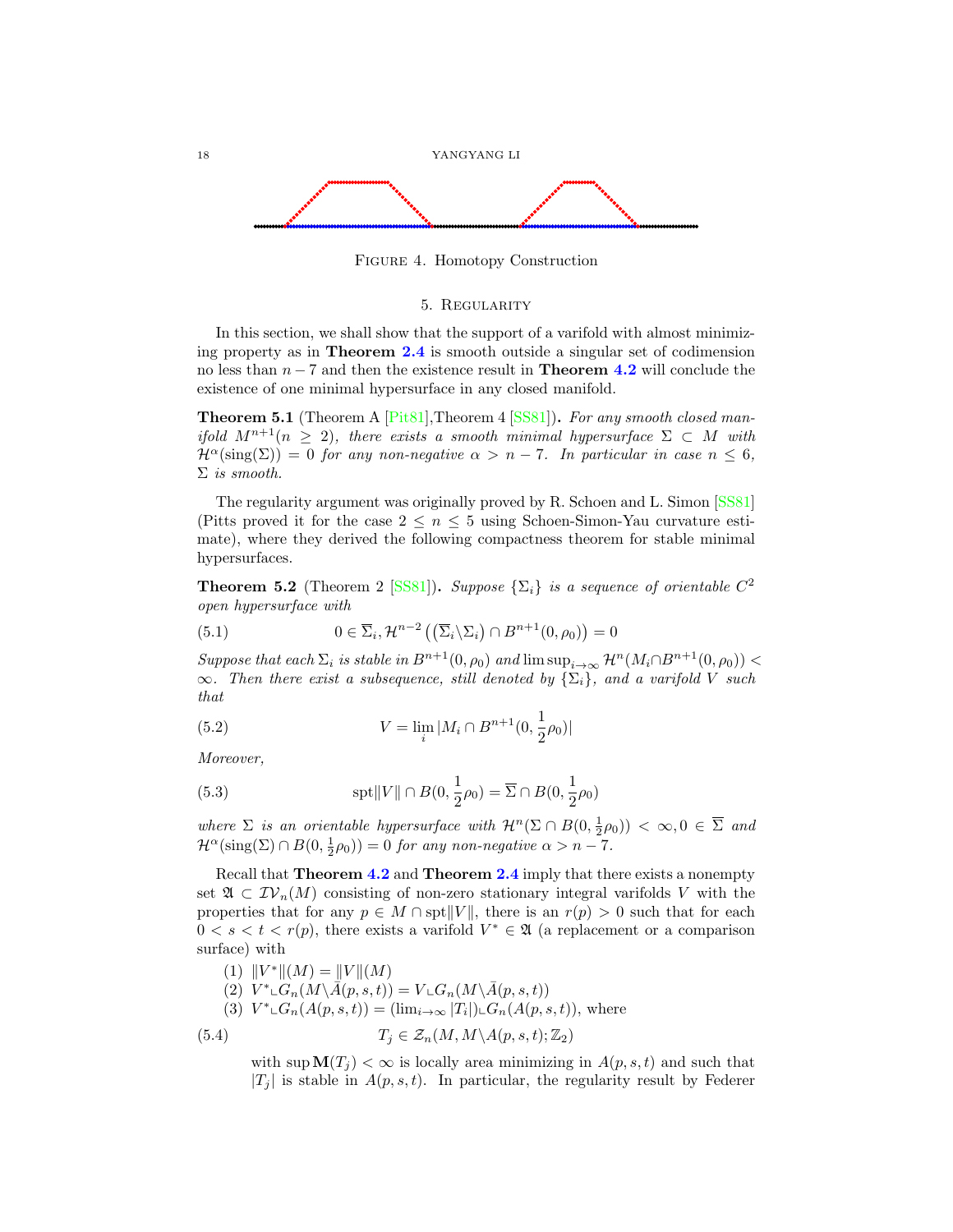[\[Fed70\]](#page-23-14) implies that spt $T_i \cap A(p, s, t)$  is a smooth minimal hypersurface outside a singular set of codimension no less than 7.

By virtue of (3) and the compactness reuslt (Theorem [5.2](#page-17-2)), we see that spt $||V^*|| \cap$  $A(p, s, t) = \sum \bigcap A(p, s, t)$  is also a smooth minimal hypersurface outside a singular set of codimension no less than 7.

Firstly, we show that  $C \in \text{Var Tan}(V, p)$  has the property that  $C \in \mathcal{IV}_n(\mathbb{R}^L)$ with  $\mathcal{H}^{\alpha}(\text{sing}(C)) = 0$  for any nonnegative  $\alpha > n - 7$ .

W.l.o.g., we may assume that

(5.5) 
$$
\mu_{t_q^{-1}\#} \circ \tau_{p\#} V \to C \in \mathcal{V}_n(\mathbb{R}^L)
$$

where  $t_q \searrow 0$ ( $t_q < r(p)/4$ ),  $\mu$  is the dilation map and  $\tau$  is the translation map. As a consequence,  $C \neq \emptyset$  and it is a stationary integral cone. The replacement property (3) gives  $V_q^*$  for the region  $A(p, t_q, 2t_q)$  and  $W := \lim_{q \to \infty} \mu_{t_q^{-1} \#} \circ \tau_{p \#} V_q^* \in$  $\mathcal{IV}_n(\mathbb{R}^L)$  with

(5.6) 
$$
\mathcal{H}^{\alpha}(\sin W \cap A(0,1,2)) = 0, \forall \alpha \geq 0, \alpha > n-7
$$

Note that W and C coindice in  $G_n(\mathbb{R}^L \cap \overline{A}(0,1,2))$ , and W is stationary as well. Since

(5.7)

$$
\lim_{R \to \infty} R^{-n} ||W||(B(0,R)) = \lim_{R \to \infty} R^{-n} ||C||(B(0,R)) = \omega_n \Theta^n(||C||,0) = \omega_n \Theta^n(||W||,0)
$$

and the monotonicity formula implies that  $\rho^{-n}||W||(B(0, \rho)) \equiv \omega_n \Theta^n(||W||, 0)$  for any  $\rho > 0$ , so W is also a rectifiable cone and  $W = C$ . Thus, we conclude that  $\text{spt}C$  is smooth outside a small singular set.

Now, we are going to show that  $V$  itself is regular, which heavily relies on the replacement property. Let  $V^*$  be a replacement for V in  $A(p, s, t)$  and

Recall that the stationarity (Proposition 2.5 [\[Pit81\]](#page-23-2)) implies that  $\forall p \in M, \exists t \in$  $(0, r(p))$  whenever  $\tau \in (0, t)$ 

<span id="page-18-1"></span>(5.8) 
$$
\emptyset \neq \text{spt} ||F|| \cap \partial B(p, \rho) = \partial B(p, \rho) \cap (\text{spt} || F|| \backslash \overline{B(p, \rho)})
$$

for any  $\rho \in (\tau, t)$  and  $F \in \mathcal{IV}_n(M)$  stationary and nonzero in  $A(p, \tau, t)$ .

By Sard's theorem, let  $0 < s_1 < s < s_2 < t$  with  $\partial B(p, s_2) \cap (\text{spt} || V^* ||)$ , and let  $V^{**}$  be a replacement for  $V^*$  on  $A(p, s_1, s_2)$ .

Let  $Y_0 \in \text{reg} || V^* || \cap \partial B(p, s_2), \sigma > 0$  small enough and let

(5.9)  
\n
$$
\Sigma = B(Y_0, \sigma) \cap \partial B(p, s_2)
$$
\n
$$
\Sigma_+ = B(Y_0, \sigma) \cap B(p, s_2)
$$
\n
$$
\Gamma = B(Y_0, \sigma) \cap \partial B(p, s_2) \cap \text{reg} ||V^*||
$$

Fix  $X \in \Gamma$  and  $e_X \in \mathbb{R}^L$  such that  $e_X \in (T_X\Sigma)^{\perp}$  points into  $B(p, s_2)$ . We start with showing that

(5.10) 
$$
\lim_{k \to \infty} \mu_{\lambda_k^{-1} \#} \tau_{X \#} V^{**} = \Theta^n(||V^{**}||, X)|T_X \text{reg}||V^*|||
$$

for any  $\lambda_k \to 0$ .

<span id="page-18-0"></span>Denote by C a tangent cone  $V^{**}$  at X, which is stationary, so we have

(5.11) 
$$
\int_{S^{L-1} \cap (\text{reg}(C))_0} \langle Z, e_X \rangle d\mathcal{H}^{n-1}(Z) = 0
$$

for any component  $(\text{reg}(C))_0$ .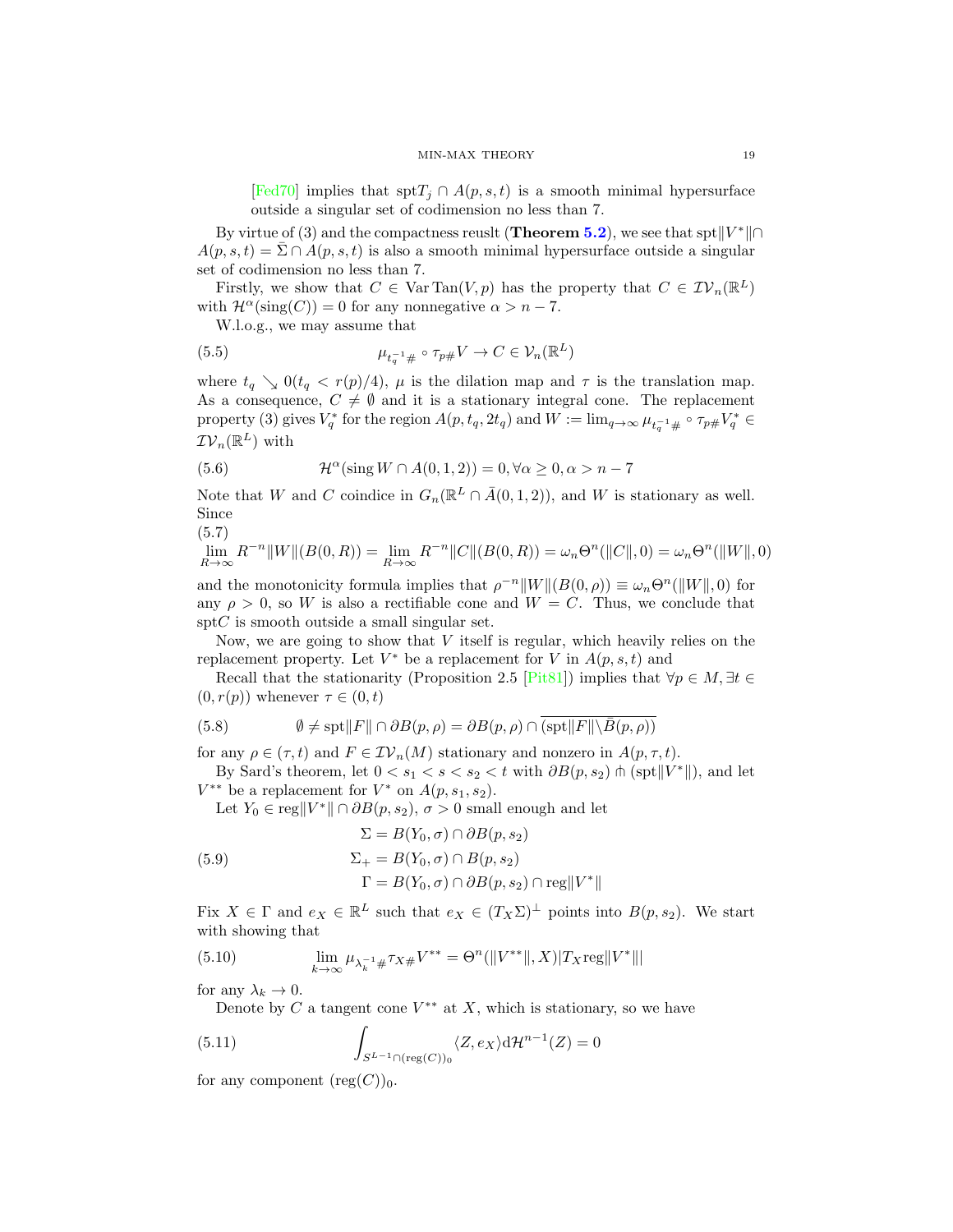Since  $V^*$  and  $V^{**}$  coincide in  $A(p, s_2, t)$ , C and  $T_X \text{reg} ||V^*||$  have the following property:

(5.12) 
$$
reg(C) \cap \{Z : Z \cdot e_X < 0\} = T_X \text{reg} \|V^*\| \cap \{Z : Z \cdot e_X < 0\}
$$

Hence, we can derive from the unique continuation property as well as the regularity of both C and  $T_X \text{reg} ||V^*||$  that

(5.13) 
$$
T_X \text{reg} \|V^*\| \subset \text{reg}(C)
$$

and either reg $(C) = T_X \text{reg} || V^* ||$  or there is another component  $(\text{reg}(C))_0$  consisting entirely of points Z such that  $Z \cdot e_X \geq 0$ . In the latter case, [\(5.11\)](#page-18-0) implies that the component is contained in  $T_XM \cap \{Z : Z \cdot e_X = 0\} \equiv T_X\Sigma$ , thus,  $(\text{reg}(C))_0 \equiv T_X\Sigma$ contradicting the smallness of the singular set. Thus,  $reg(C) = T_Xreg||V^*||$  and the conclusion holds.

In order to use the unique continuation theorem, we need to represent reg  $||V^*||$ and reg $||V^{**}||$  as graphs over  $T_X \text{reg}||V^*||$  near X. This could be proved by showing that

(5.14) 
$$
\lim_{Z \to M, Z \in \text{spt} \|V^{**}\|} \frac{|(Z - X) \cdot \nu(X)|}{|Z - X|} = 0
$$

is locally uniform for X in a compact subset of  $\Gamma$  where  $\nu(X)$  is a unit normal for spt $||V^*||$ . Indeed, this is true due to the compactness theorem.

Then, the unique continuation theorem indicates that  $\text{reg}||V^*|| = \text{reg}||V^{**}||$  on  $G_n(A(p, s, s_2)).$ 

We can repeat the argument above with another replacement  $\tilde{V}^{**}$  for  $V^*$  on  $A(p, \tilde{s}_1, s_2)$  with arbitrary  $\tilde{s}_1 \in (s_1, s)$ . Then, we obtain that

(5.15) 
$$
\tilde{V}^{**} \llcorner G_n(A(p,s,s_2)) = V^* \llcorner G_n(A(p,s,s_2)) = V^{**} \llcorner G_n(A(p,s,s_2))
$$

and moreover, the unique continuation leads to

(5.16) 
$$
\tilde{V}^{**} \llcorner G_n(A(p, \tilde{s}_1, s_2)) = V^{**} \llcorner G_n(A(p, \tilde{s}_1, s_2))
$$

Hence, we can conclude from [\(5.8\)](#page-18-1) that

$$
(5.17) \qquad \mathrm{spt} \|V\| \cap \partial B(p, \tilde{s}_1) = \mathrm{spt} \|\tilde{V}^{**}\| \cap \partial B(p, \tilde{s}_1) = \mathrm{spt} \|V^{**}\| \cap \partial B(p, \tilde{s}_1)
$$

By the arbitrariness of  $\tilde{s}_1$ , we have

(5.18) 
$$
\text{spt} ||V|| \cap A(p, s_1, s) = \text{spt} ||V^{**}|| \cap A(p, s_1, s)
$$

which is smooth outside a small singular set.

In sum, V itself is smooth outside a singular set of codimension no less than 7.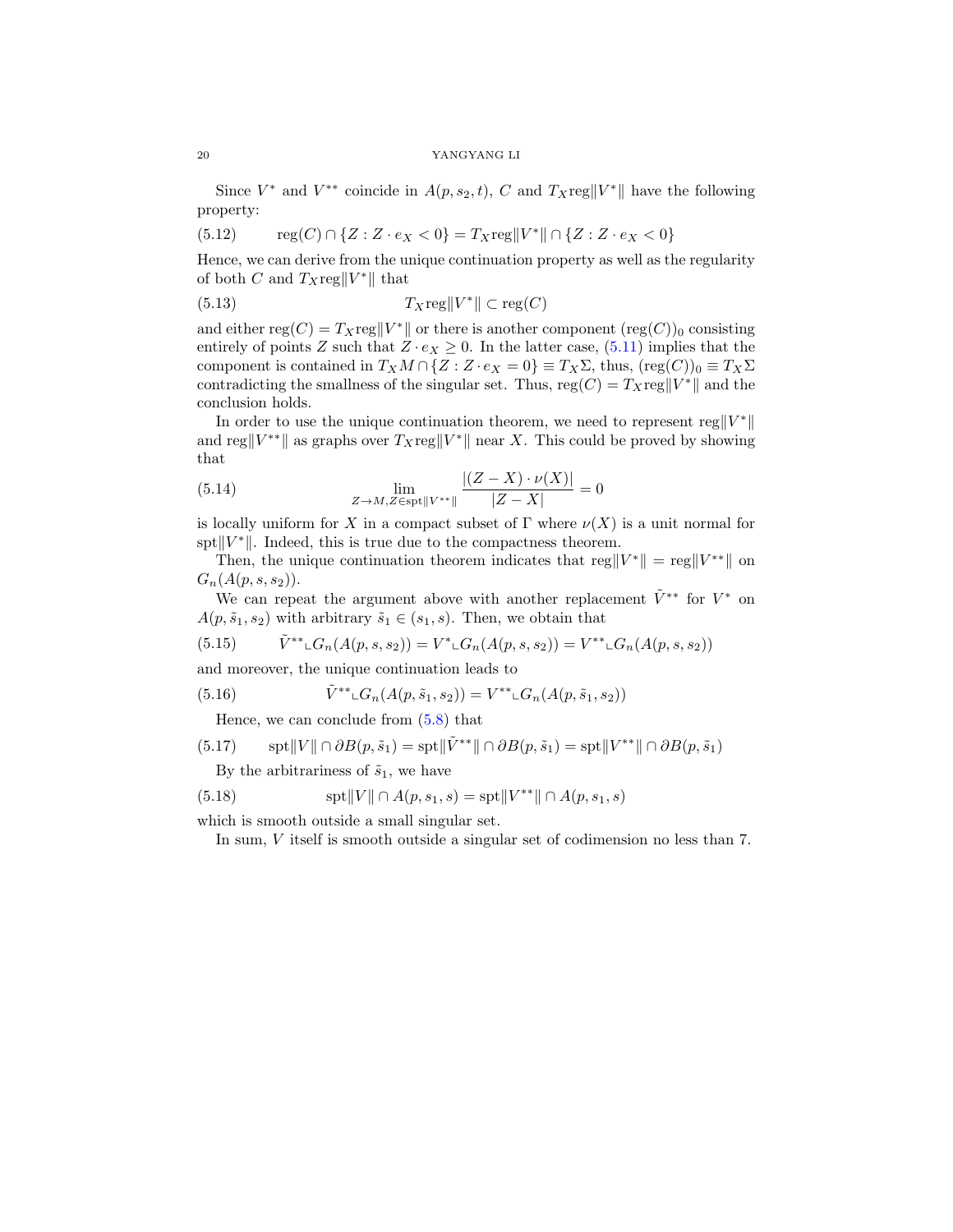

Figure 5. Replacement

### 6. Existence of Infinitely Many Minimal Hypersurfaces

<span id="page-20-0"></span>In this section, we shall outline the proof for the existence of inifintely many minimal hypersurfaces in a closed manifolds with  $C^{\infty}$  generic metrics (Baire sense).

Given a smooth closed manifold  $M^{n+1}$ , suppose that M is the space of  $C^{\infty}$ Riemannian metrics on M and  $\mathcal{M}_f \subset \mathcal{M}$  is the subset of metrics which don't admit infinitely many minimal hypersurfaces. The main theorem will be as follows.

**Theorem 6.1** (Main Theorem).  $\mathcal{M}_f$  is a meagre set.

<span id="page-20-1"></span>6.1. Weak Homotopic equivalence  $\mathcal{Z}_n^0(M^{n+1};\mathbb{Z}_2)\sim \mathbb{RP}^\infty$  and p-width. Recall that Almgren's Isomorphism shows that

(6.1) 
$$
\pi_k(\mathcal{Z}_n(M^{n+1}; \mathbb{Z}_2), \{0\}) \cong \begin{cases} \mathbb{Z}_2, & k = 0, 1 \\ 0, & \text{else} \end{cases}
$$

Therefore, it suffices to construct a map between  $\mathcal{Z}_n^0(M^{n+1};\mathbb{Z}_2)$  and  $\mathbb{RP}^{\infty}$  preserving the homotopy groups.

To do so, let's fixed a Morse function  $f : M \to [0,1]$ , and then we can define a map  $\Psi : \mathbb{RP}^{\infty} \to \mathcal{Z}_n^0(M^{n+1}; \mathbb{Z}_2)$  as follows. For any  $a = [a_0 : a_1 : a_2 : \cdots : a_n]$  $a_k : 0 : 0 : \cdots] \in \mathbb{RP}^{\infty}$ , we can associate a polynomial  $p_a : \mathbb{R} \to \mathbb{R}$  defined by  $p_a(t) = a_0 + a_1t + a_2t^2 + \cdots + a_kt^k$ . With this, we can let

(6.2) 
$$
\Psi(x) := \partial \{p_a(f) \le 0\}
$$

This map gives a weak homotopic equivalence between the two spaces. Let  $\bar{\lambda} \in H^1(\mathcal{Z}_n^0(M^{n+1})$  be the nontrivial element and we can define the *p*-admissible set by

(6.3)  $\mathcal{P}_p = {\Psi : X \to \mathcal{Z}_n^0(M; \mathbf{F}; \mathbb{Z}_2) | X \text{ is a finite simplicial complex}, \Psi^*(\bar{\lambda}^p) \neq 0}$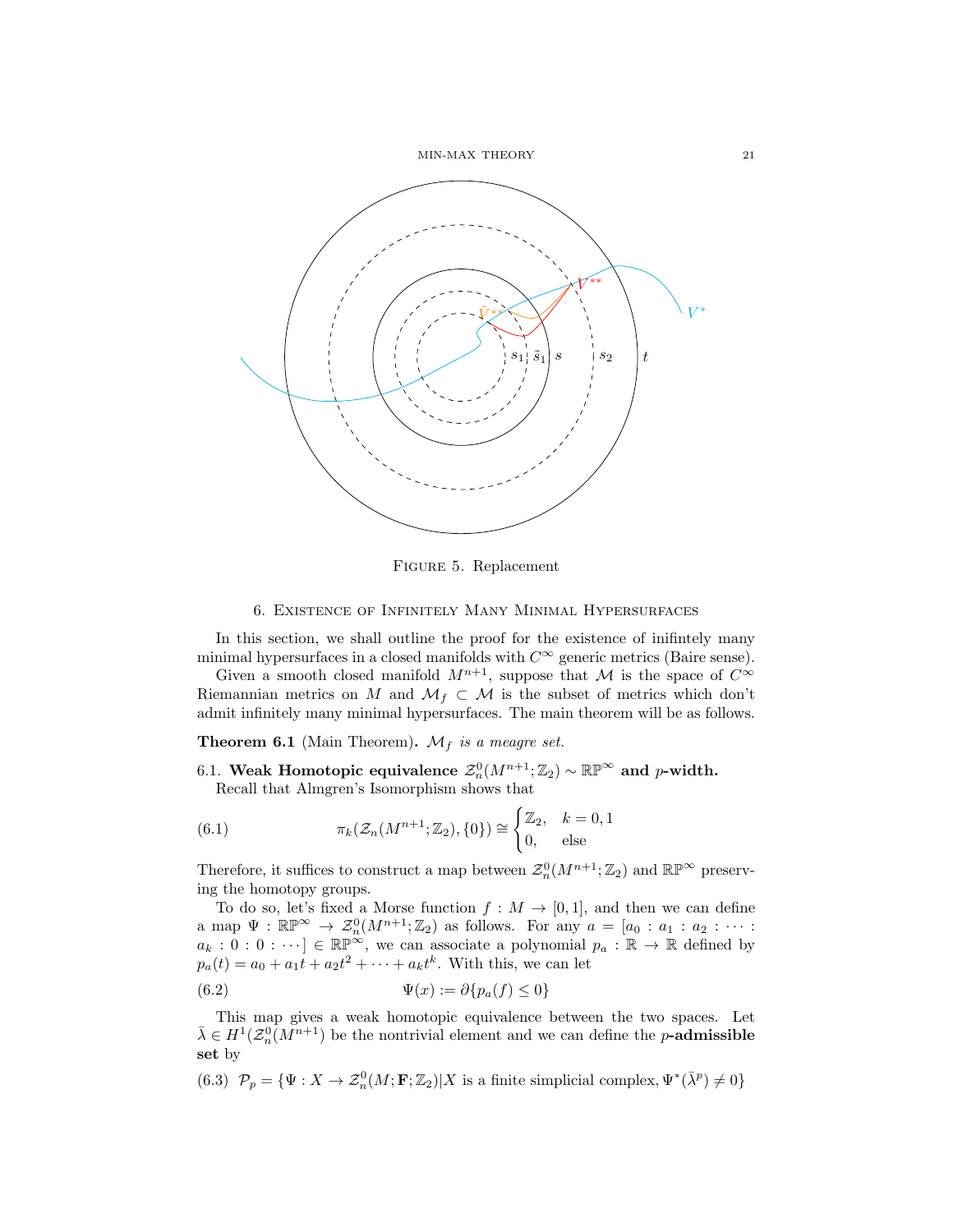Note that here we use the  $\bf{F}$  metric instead of the flat norm for the continuity, and this is due to technical reasons. One insists to use the flat norm needs to assume no mass concentration [\[MN14\]](#page-23-13).

M. Gromov [\[Gro03\]](#page-23-15) and L. Guth [\[Gut09\]](#page-23-16) investigated a sequence of numbers related to  $\mathcal{P}_p$  called p-width  $\omega_p$  defined by

(6.4) 
$$
\omega_p(M,g) = \inf_{\Psi \in \mathcal{P}_p} \sup_{x \in \text{dmn}(\Psi)} \mathbf{M}(\Psi(x))
$$

More precisely, they proved that there exist two constants  $c(M, g)$ ,  $C(M, g) > 0$  so that

(6.5) 
$$
c(M,g) \le p^{-1/n} \omega_p \le C(M,g)
$$

Gromov also conjectured that  $\omega_p$  should satisfy Weyl law as well, which was recently proved by Y. Liokumovich, F.C. Marques and A. Neves [\[LMN18\]](#page-23-4).

**Theorem 6.2.** There exists a positive constant  $a(n)$  only depending on the dimension, such that

(6.6) 
$$
\lim_{p \to \infty} p^{-1/n} \omega_p(M, g) = a(n) \text{Vol}(M, g)^{n/(n+1)}
$$

Note that almost directly, we also have

**Lemma 6.1** (Lemma 2.1, [\[IMN18\]](#page-23-3)).  $\omega_p(M, g)$  is locally Lipschitz w.r.t. g in the  $C^0$  topology.

<span id="page-21-0"></span>6.2. Almgren-Pitts Realizations  $\mathcal{APR}_p$ . One natural question on the p-width is that whether they could be realized by some minimal hypersurfaces possibly with multiplicities from Almgren-Pitts min-max theory.

The difficulty lies in the fact that we don't bound the dimension of the cube of which the domain of  $\Psi$  in the p-admissible set could be viewed as a cubical subcomplex. As a consequence, Pitts' combinatorial arugment could not work well.

One way to overcome the difficulty relies on the application of bumpy metrics by Marques-Neves [\[MN16\]](#page-23-17). However, this method could only work for the case  $3 \leq n+1 \leq 7$  due to the existence of singularies in minimal hypersurfaces.

Here, we outline another way found by the author, which involves some topological arguments [\[Li19\]](#page-23-10).

Suppose that we've already chosen a min-max sequence  $\{\Psi_i\}$  such that

(6.7) 
$$
\omega_p = \limsup_{i} \sup_{x \in \text{dmn}(\Psi_i)} \mathbf{M}(\Psi_i(x))
$$

For each fixed  $\Psi_i$  with  $\dim(\Psi_i) = X_i$ , we can restrict it to the k-skleteton  $X_i^{(p)}$ and it is not difficult to check that  $\Psi_i|_{X_i^{(p)}} \in \mathcal{P}_p$  as well. Moreover, by a general Whitney embbeding theorem, we may embed  $X_i^{(p)}$  into  $I^{2p+1}$  and then find a cubical subcomplex to approximate it. The upshot will be a new min-max sequence  $\{\Psi_i'\}$ whose elements have domains as a cubical subcomplex of  $I^{2p+1}$ .

Definition 6.1. We define the Almgren-Pitts Realization for p-width, denoted by  $\mathcal{APR}_{p}(M, g)$ , to be the nonempty set of all integral rectifiable varifolds V satisfying

- $||V||(M) = \omega_p(M, g)$ .
- *V* is a singular minimal hypersurface with optimal regularity.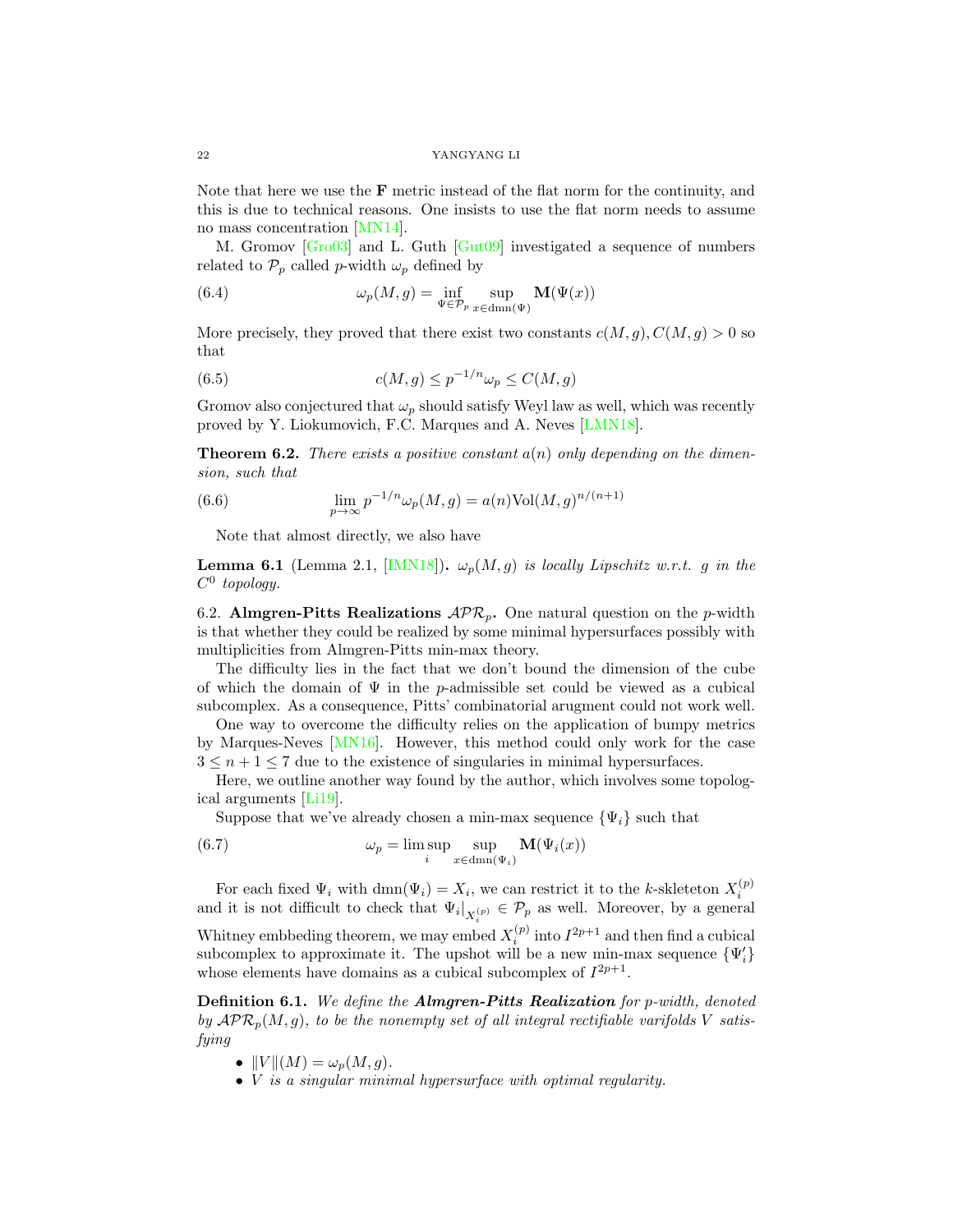• *V* has **property**  $(2p+1)$ , *i.e.*, for any  $q \in M$  and  $J_{2p+1} = 3^{2p+1}$  concentric annuli  $\{A(q, s_i, r_i)\}\$  where  $\{r_i\}$  and  $\{s_i\}$  satisfy

$$
(6.8) \t\t\t\t r_i > s_i > 2r_{i+1}
$$

V is stable in at least one of  $\{A(p, s_i, r_i)\}.$ 

Almgren-Pitts theory above shows that  $\mathcal{APR}_p(M, g) \neq \emptyset$  for any p. Further-more, by Sharp's compactness [\[Sha15\]](#page-23-18), one can see that  $\mathcal{APR}_{p}(M, g)$  is a compact set, and for varying metrics  $g_i \stackrel{C^3}{\longrightarrow} g$  and  $V_i \in \mathcal{APR}_p(M, g_i)$ , the varifold limit  $V = \lim_{i} V_i \in \mathcal{APR}_n(M, q).$ 

<span id="page-22-0"></span>6.3. Adapted Irie-Marques-Neves Argument. For any open subset  $U \subset M$ , we define

(6.9) 
$$
\mathcal{M}_{U,p} = \{ g \in \mathcal{M} | \forall V \in \mathcal{APR}_p(M,g), ||V||(U) > 0 \}
$$

and

(6.10) 
$$
\mathcal{M}_U = \bigcup_{p=1}^{\infty} \mathcal{M}_{U,p}
$$

**Proposition 6.1.**  $\mathcal{M}_{U,p}$  is an open subset of  $\Gamma_{\infty}(M)$  for any open subset U, and so is  $\mathcal{M}_U$ .

*Proof.* Given  $g_0 \in M_{U,p}$ , we would like to show that there is an  $\delta > 0$  such that  $B_{\delta}(g_0, C^3) \cap \Gamma_\infty(M) \in \mathcal{M}_{U,p}.$ 

Suppose not, there will be a sequence  $g_i \in \Gamma_\infty(M)$  such that  $g_i \stackrel{C^3}{\longrightarrow} g_0$  but  $g_i \notin \mathcal{M}_{U,p}$ . Therefore, we can choose a sequence  $\{V_i\}$  such that  $V_i \in \mathcal{APR}_p(M, g_i)$ but  $V_i(U) = 0$ . Up to a subsequence,

$$
(6.11) \t\t V_i \rightharpoonup V
$$

where  $V \in \mathcal{APR}_n(M, g_0)$ .

Since U is open,  $||V||(U) \leq \lim_{i \to \infty} ||V_i||(U) = 0$  which gives a contradiction.  $\square$ 

<span id="page-22-1"></span>**Lemma 6.2** (Key Lemma). For any open subset  $O$  of  $M$ , if  $M_f$  is dense in  $O$ , then for any open subset  $U \subset M$ ,  $\mathcal{M}_U$  is dense in  $\mathcal{O}$ . Thus,  $\mathcal{M}_f \cap \mathcal{O}$  is a meagre set inside O.

*Proof.* Fix U as an open subset of M. For any g in  $\mathcal{O}$ , from the denseness of  $\mathcal{M}_f$ , there is a  $g' \in \mathcal{M}_f$  such that  $g'$  is arbitrarily close to g and the set

(6.12) 
$$
\mathcal{C}(g') = \{\sum_{j=1}^{N} m_j \text{vol}_{g'}(\Sigma_j) : N \in \mathbb{N}, \{m_j\}_{j=1}^{N} \subset \mathbb{N}, \{\Sigma_j\}_{j=1}^{N}
$$

singular minimal hypersurfaces with optimal regularity}

is countable and thus has empty interior.

Let h be a smooth nonnegative function with spt(h)  $\subset U$  and  $h(x) > 0$  for some  $x \in U$ . Let  $g'(t) = (1 + th)g'$ . Since  $\mathcal O$  is open, there is  $t_0 > 0$  arbitrarily small such that  $\{g'(t)|0 \le t \le t_0\} \subset \mathcal{O}$ . The Weyl law and the fact that  $\text{Vol}(g'(t_0)) > \text{Vol}(g'(0))$  imply the existence of  $p = p(t_0) \in \mathbb{N}$  with  $\omega_p(M, g'(t_0)) >$  $\omega_p(M,g')$ . Hence, by the continuity of  $\omega_p(M,g'(t))$ , there exists  $t_1 \in (0,t_0)$  such that  $\omega_p(M, g'(t_1)) > \omega_p(M, g')$  and  $\omega_p(M, g'(t_1)) \notin C(g')$ .

Now it suffices to show that  $g'(t_1) \in \mathcal{M}_{U,p}$ .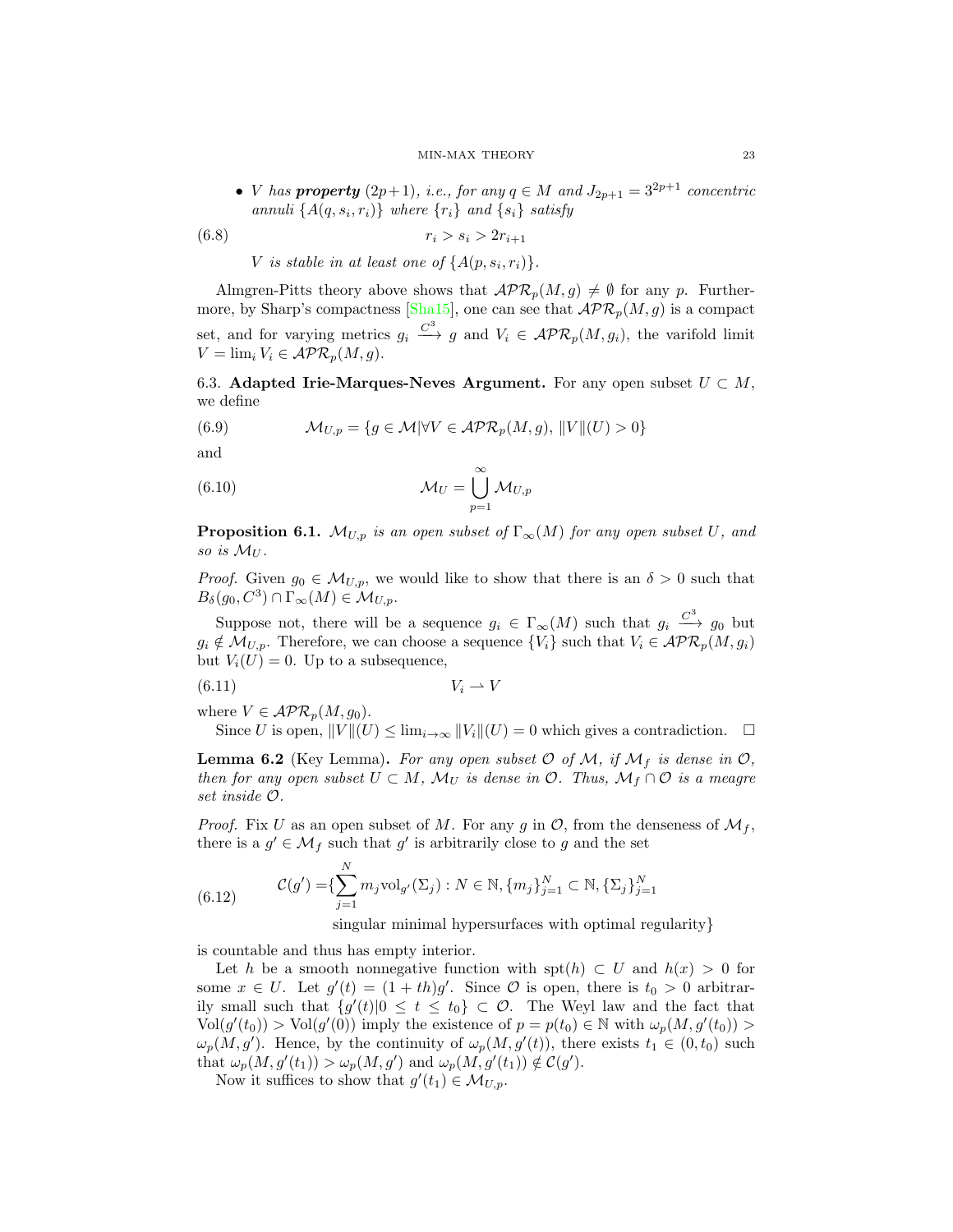Suppose not, we can find  $V \subset \mathcal{APR}_p(M, g'(t_1))$  such that  $||V||(U) = 0$ . Note that  $g'(t_1) = g'$  outside U so we have

(6.13) 
$$
||V||(M) = \sum_{j=1}^{N} m_j \text{vol}_{g'(t_1)}(\Sigma_j) = \sum_{j=1}^{N} m_j \text{vol}_{g'}(\Sigma_j) \in C
$$

where  $\{\Sigma_i\}$  is a finite set of singular minimal hypersurfaces with optimal regularity with respect to both  $g'(t_1)$  and  $g'$ . This gives a contradiction.

Finally, let  $\{U_i\}$  be a countable basis of M, then  $\mathcal{M}_f \cap \mathcal{O} \subset \bigcup_i (\mathcal{O} \backslash \mathcal{M}_{U_i})$  is a meagre set.

*Proof of Main Theorem.* Let  $\mathcal{O} = \text{Int}(\overline{\mathcal{M}_f})$  and it is easy to see that  $\mathcal{M}_f \subset (\mathcal{M}_f \cap$  $\mathcal{O}(\bigcup \partial(\overline{\mathcal{M}_f})$ . From Lemma [6.2,](#page-22-1) we know that  $\mathcal{M}_f \cap \mathcal{O}$  is meagre. Since  $\partial(\overline{\mathcal{M}_f})$  is nowhere dense,  $\mathcal{M}_f$  is also meagre.

#### <span id="page-23-0"></span>**REFERENCES**

- <span id="page-23-12"></span>[Alm62] F. J. Almgren. The Homotopy Groups of the Integral Cycle Groups. PhD thesis, 1962. OCLC: 22016723.
- <span id="page-23-1"></span>[Bir17] G. D. Birkhoff. Dynamical systems with two degrees of freedom. Transactions of the American Mathematical Society, 18(2):199–300, 1917.
- <span id="page-23-9"></span>[CM18] O. Chodosh and C. Mantoulidis. Minimal surfaces and the Allen-Cahn equation on 3-manifolds: Index, multiplicity, and curvature estimates.  $arXiv:1803.02716$  [math], March 2018.
- <span id="page-23-14"></span>[Fed70] H. Federer. The singular sets of area minimizing rectifiable currents with codimension one and of area minimizing flat chains modulo two with arbitrary codimension. Bulletin of the American Mathematical Society, 76(4):767–771, July 1970.
- <span id="page-23-11"></span>[Fed96] H. Federer. Geometric Measure Theory. Classics in Mathematics. Springer, Berlin ; New York, 1996.
- <span id="page-23-8"></span>[GG18] P. Gaspar and M. A. M. Guaraco. The Weyl Law for the phase transition spectrum and density of limit interfaces. arXiv:1804.04243 [math], April 2018.
- <span id="page-23-15"></span>[Gro03] M. Gromov. Isoperimetry of waists and concentration of maps. Geometric & Functional Analysis GAFA, 13(1):178–215, February 2003.
- <span id="page-23-16"></span>[Gut09] L. Guth. Minimax Problems Related to Cup Powers and Steenrod Squares. Geometric and Functional Analysis, 18(6):1917–1987, March 2009.
- <span id="page-23-3"></span>[IMN18] K. Irie, F. C. Marques, and A. Neves. Density of minimal hypersurfaces for generic metrics. Annals of Mathematics, 187(3):963–972, May 2018.
- <span id="page-23-10"></span>[Li19] Y. Li. Existence of Infinitely Many Minimal Hypersurfaces in Higher-dimensional Closed Manifolds with Generic Metrics.  $arXiv:1901.08440$  [math], January 2019.
- <span id="page-23-4"></span>[LMN18] Y. Liokumovich, F. C. Marques, and A. Neves. Weyl law for the volume spectrum. Annals of Mathematics, 187(3):933–961, May 2018.
- <span id="page-23-13"></span>[MN14] F. C. Marques and A. Neves. The Min-Max theory and the Willmore conjecture. Annals of Mathematics, 179(2):683–782, March 2014.
- <span id="page-23-17"></span>[MN16] F. C. Marques and A. Neves. Morse index and multiplicity of min-max minimal hypersurfaces. Cambridge Journal of Mathematics, 4(4):463–511, 2016.
- <span id="page-23-6"></span>[MN17] F. C. Marques and A. Neves. Existence of infinitely many minimal hypersurfaces in positive Ricci curvature. Inventiones mathematicae, 209(2):577–616, August 2017.
- <span id="page-23-7"></span>[MN18] F. C. Marques and A. Neves. Morse index of multiplicity one min-max minimal hypersurfaces. arXiv:1803.04273 [math], March 2018.
- <span id="page-23-5"></span>[MNS17] F. C. Marques, A. Neves, and A. Song. Equidistribution of minimal hypersurfaces for generic metrics. arXiv:1712.06238 [math], December 2017.
- <span id="page-23-2"></span>[Pit81] J. T. Pitts. Existence and Regularity of Minimal Surfaces on Riemannian Manifolds. Princeton University Press, 1981.
- <span id="page-23-18"></span>[Sha15] B. Sharp. Compactness of minimal hypersurfaces with bounded index. arXiv:1501.02703  $\{math, January 2015. \}$